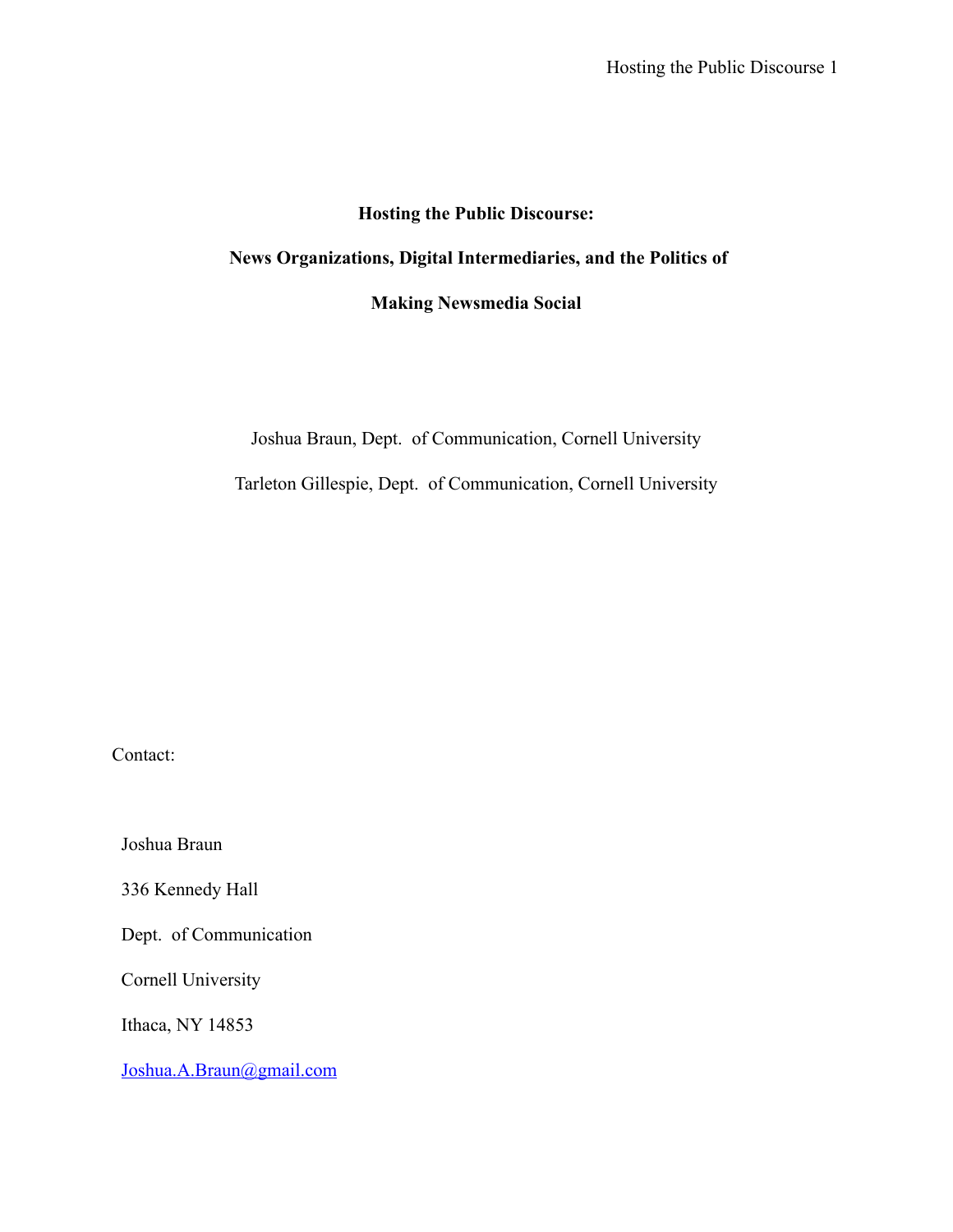## Abstract

In this paper, we will examine the inverse and converging movement of two sets of institutions: news organizations, as they find that part of their mission necessarily includes hosting an unruly user community that doesn't always play by the norms of journalism; and online media platforms and social networks designed for users to share content, finding that the content being shared is often a form of news, some of which challenges their established user guidelines. We draw on a range of in-depth interviews to understand how each industry is finding itself in the other's turf, and facing the challenges and tensions the other has long coped with, but from its own distinct vantage point. From this we will explore the ways in which the roles of news provision and community management are increasingly intermingled—in ways that will continue to have an impact on both news organizations and digital intermediaries, along with their audiences and users.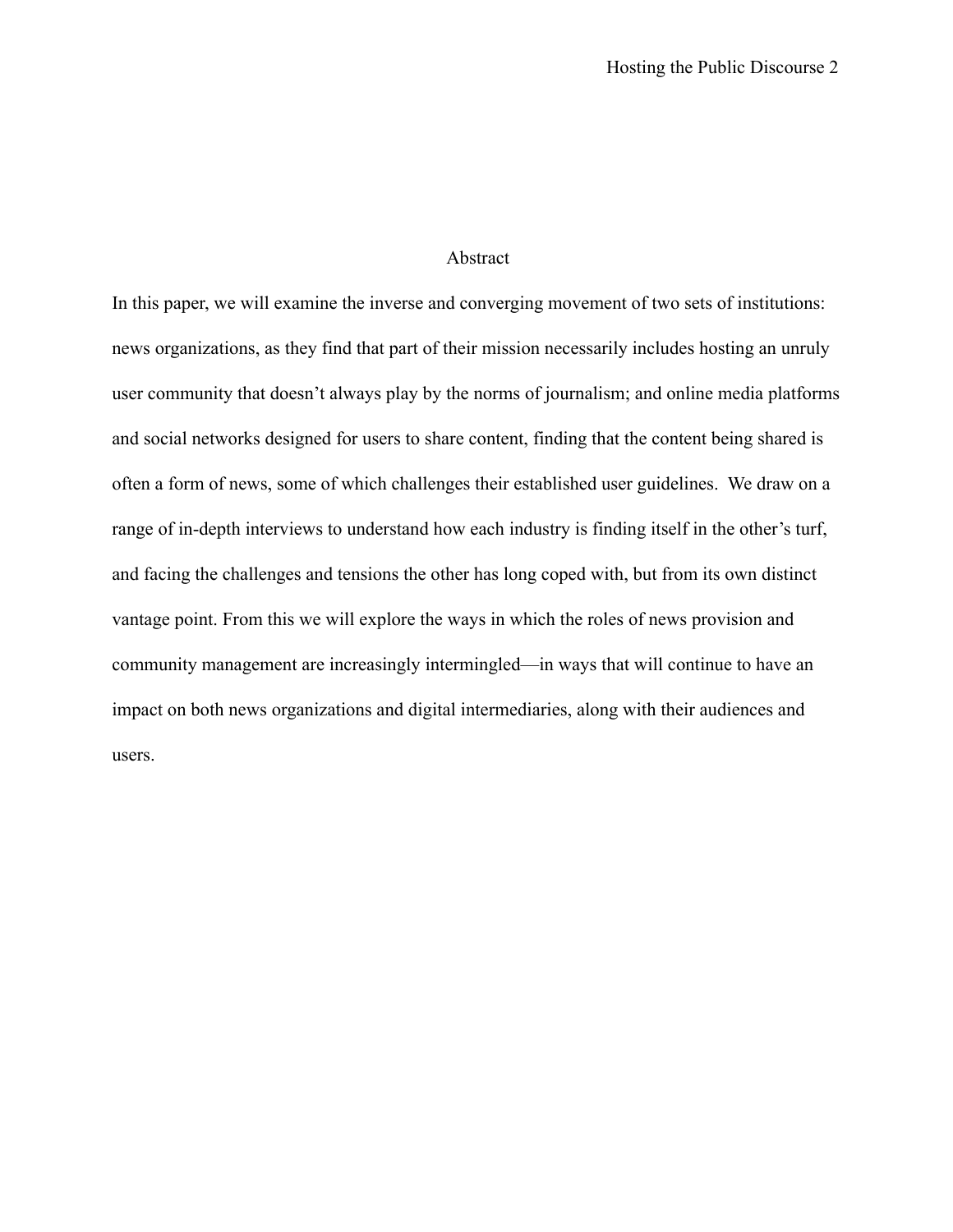While today's headlines are full of stories about the death of newspapers at the hands of the Internet, the longer story has been the efforts of all kinds of news organizations to adjust to, take advantage of, and in some ways migrate to an online environment. More than just delivering the news on a website or pushing it to mobile devices, traditional news organizations have been seeking to establish a sustainable online presence and expand the news experience by incorporating interactive mechanisms that allow users to join the conversation (Bruns, 2005; Deuze, 2003; Deuze, Bruns, and Neuberger, 2007). Of course, the manner and scope of this user participation differ by organization and by the technical infrastructure they implement. Moreover, they have changed over time with the shifting expectations of users and the need to compete with emerging forms of online public discourse. Still, in the rush to offer comment threads, user blogs, discussion spaces, snap polls, and feedback opportunities, newspapers and broadcast news organizations find themselves increasingly in the position of hosting unpolished, wide-ranging, and unpredictable user-generated discussions.

News organizations are now faced with the opportunity, and increasingly the obligation, to interact with users in new and ever more involved ways. And the content management software they often depend on as infrastructure for their sites now regularly comes packaged with the tools for user involvement anyway. When news organizations open up discussion boards and comment threads on their stories, or when they brand their pages as blogs, they get user-generated content, regardless of whether the journalists at these organizations intend to engage with them or not.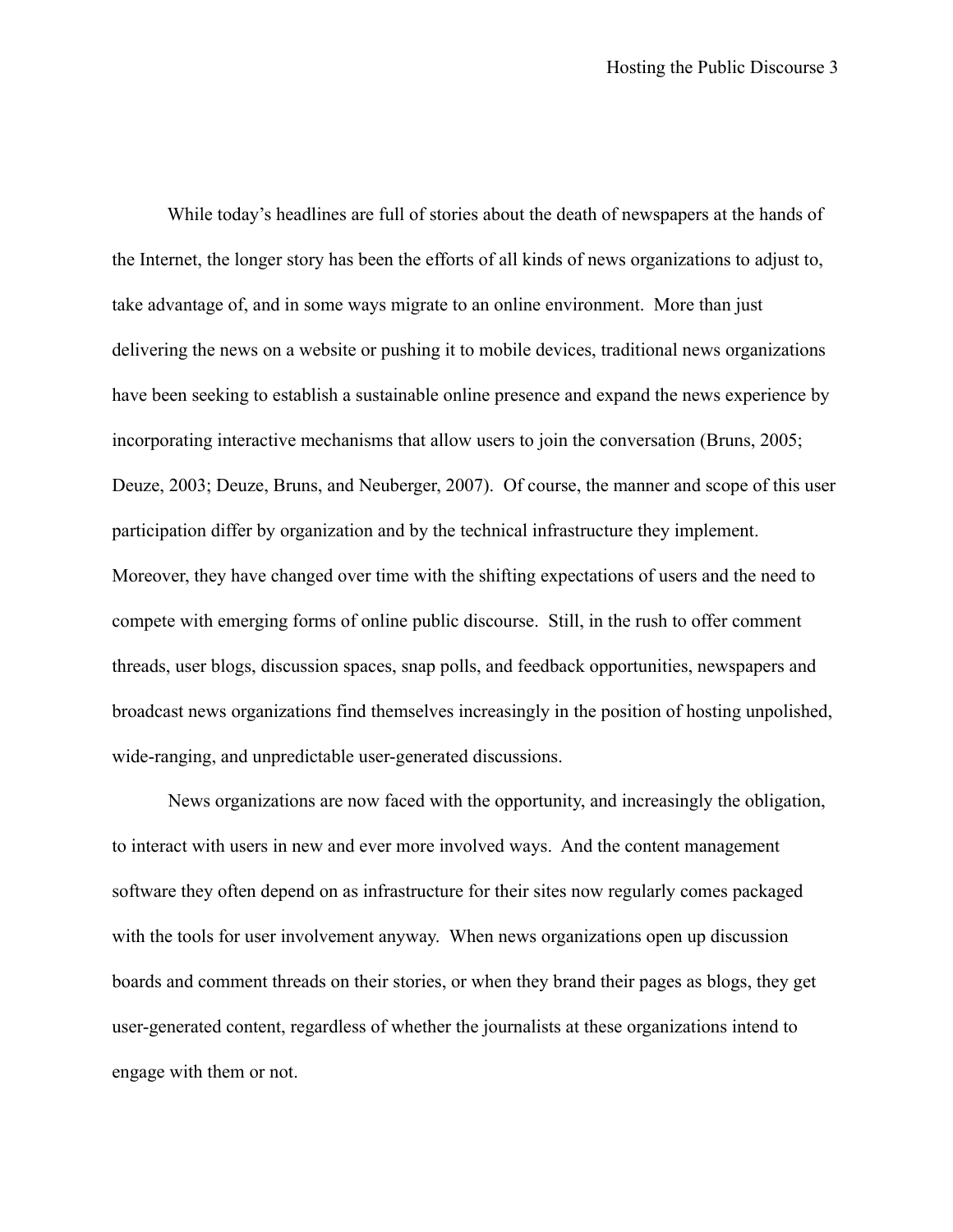This ambivalent embrace of user interactivity poses a new set of challenges and obligations, largely unfamiliar to traditional news producers. While they once spoke of and for the people through their particular, professional news-gathering practices, now they must also deal with the mundane details of overseeing the participation of actual readers. This means imposing and justifying policies for managing this unruly dialogue—policies that must not only be practical and enforceable, but also balance the economic, professional, and ideological aspirations of the news organization. News organizations in these positions find themselves forced to grapple with whether user comments fit the journalistic quality of their sites, as well as what form of comment moderation will maintain the health of these sites, avoid legal liability, avoid tarnishing an organization's brand and reputation, all while preserving their journalistic ideals.

The kind of community management that these news organizations now find themselves responsible for has for some time been the purview of what we will refer to as "digital intermediaries"—online content platforms (e.g., YouTube, Flickr), social networks (e.g., MySpace, Facebook), and online communities (e.g., LiveJournal, Daily Kos). Designed not to produce but to merely host user-generated expression, these content platforms and social networks can serve as a model for news organizations now finding themselves managing usergenerated content. But just as these news providers find themselves drifting into the role of community management, digital intermediaries too are drifting, finding themselves not just chaperoning user communities, but playing host to the public discourse that news organizations have traditionally provided.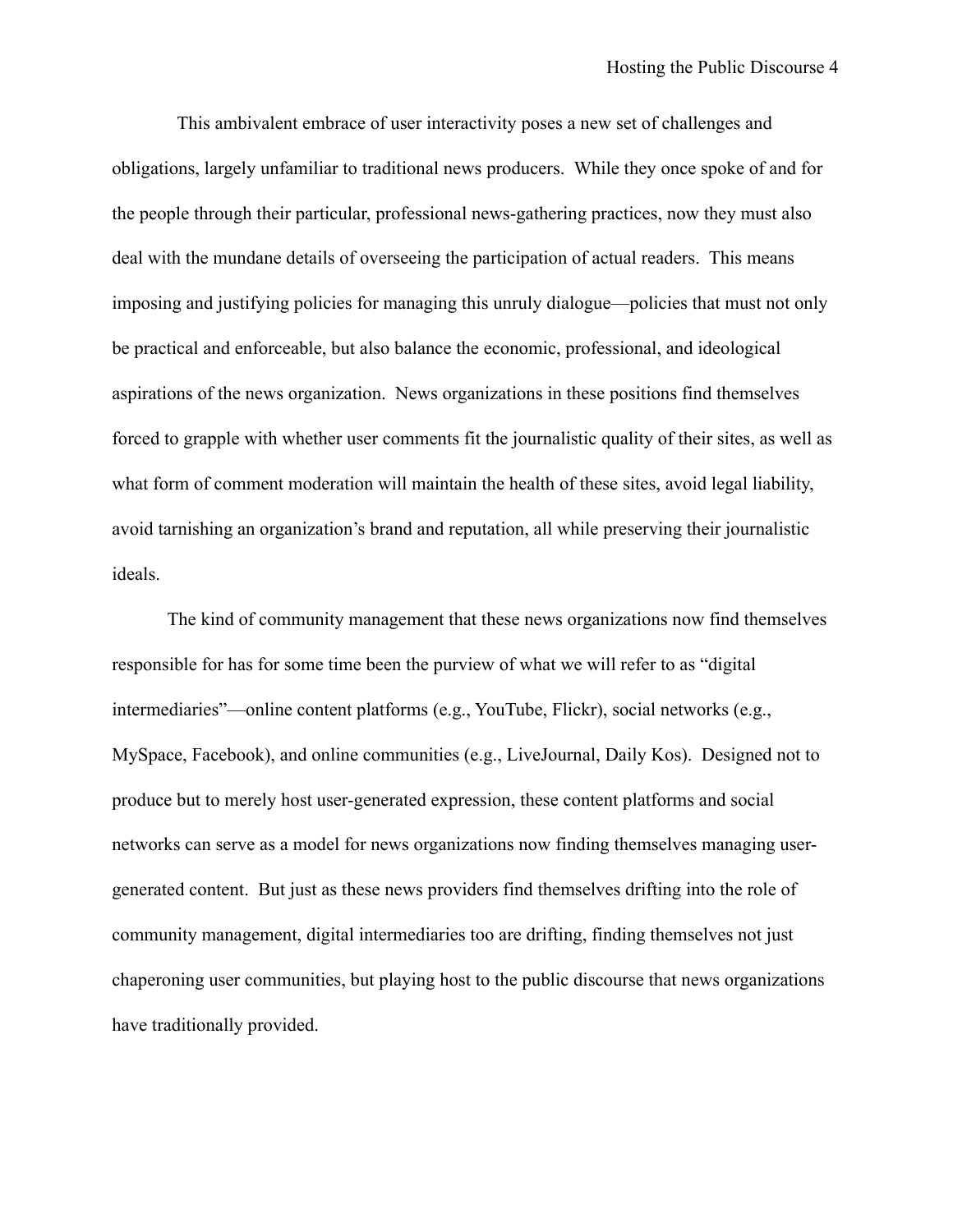Most digital intermediaries have had to draw lines in the sand in their own policies about obscenity, hate speech, violence, libel, and spam, as well as intervening when the tenor of the discussion threatens to turn away users and their productive contributions (Gillespie, 2010; Tushnet, 2008). Some of these policies are written, others are fostered as community norms, others are built into the technology itself. Now, as these sites increasingly play a role in providing news, or as a space for a variety of forms of citizen journalism, they are finding they must balance their efforts to cultivate and protect the health of their community with the kinds of obligations that have traditionally accompanied the journalistic mission. The lines they must draw in the sand are no longer just about porn and copyright infringement, but whether to remove the video of Neda's slaying during the Iranian protests (Raghavan, 2009), holocaust denial Facebook groups (Respers, 2009), terrorist training videos (Date, 2008), and racist commentary about the Obamas (Colker, 2009). The content policies and their enforcement must toe the line between avoiding legal liability, keeping an eye on the economic bottom line, and some kind of quasi-journalistic commitment to protecting their users' freedom of speech and the vibrancy of the public discourse they produce.

In this paper, we will examine the inverse and converging movement of these two sets of institutions: news organizations, now finding that part of their mission includes hosting an unruly user community that doesn't always play by the norms of journalism; and media platforms and social networks designed for users to share content, finding that the content being shared is often a form of news, some of which challenges their established user guidelines. We hope to tease apart some of the distinctions, commonalities, and dynamic interrelations between traditional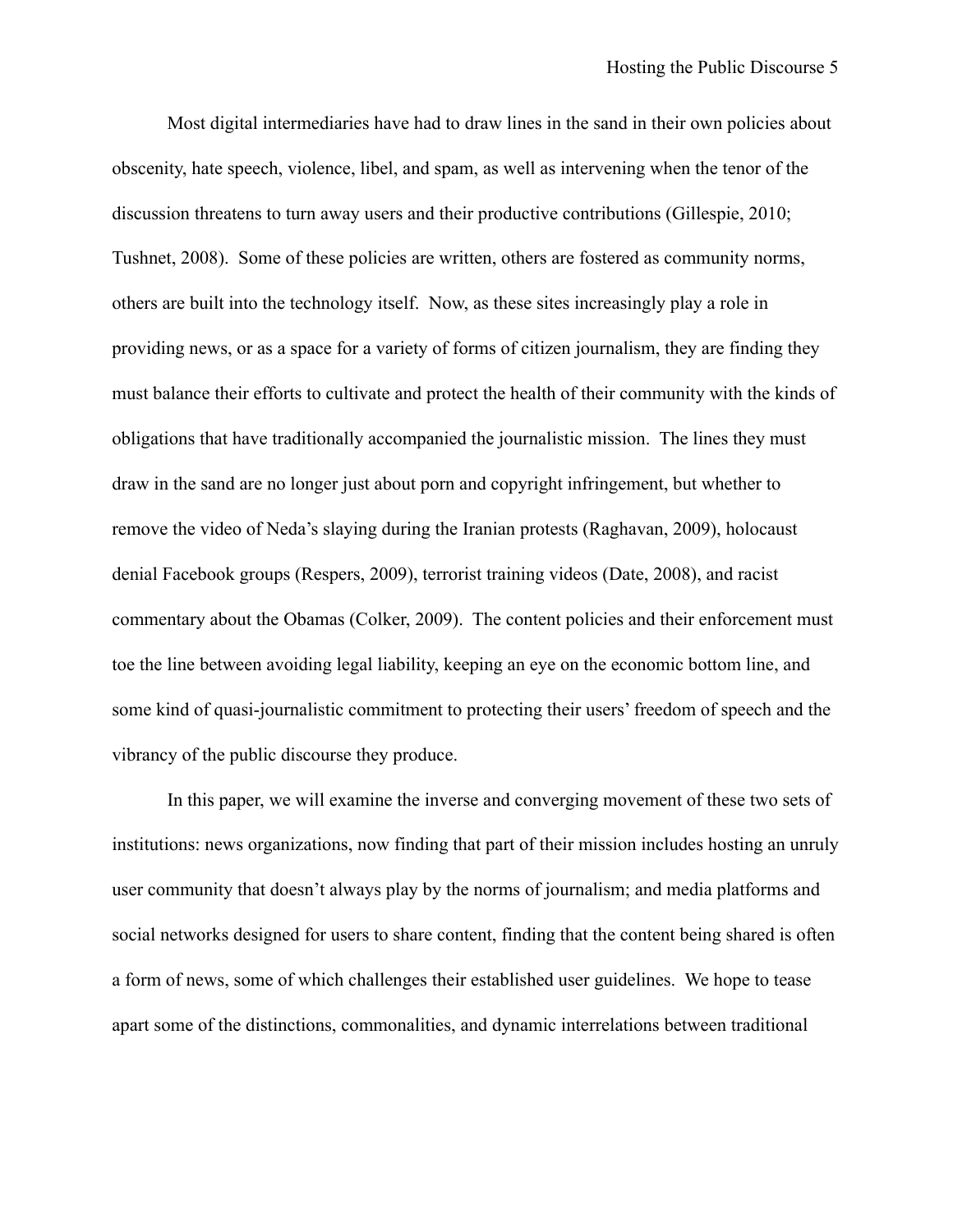news organizations and digital intermediaries by looking at how they are coming to share the same space and deal with the same problems.

To do this, we have conducted a series of in-depth, qualitative interviews with members of major network news organizations (ABC News/ABCNews.com, CBS News/CBS Interactive, MSNBC/MSNBC.com), as well as of several large digital intermediaries (YouTube, Facebook). We discussed with each of them what went into overseeing the user communities on their sites and setting the policies designed to maintain them. We have collected background information on a range of organizational policy decisions made by these companies, as well as a number of controversies involving the removal of content from their sites. Throughout the paper, we explore the ways in which the roles of journalism and community management are increasingly intermingled in ways that will continue to have an impact on both news organizations and digital intermediaries, along with their audiences and users.

#### Network News and the Social Impulse

#### *The Journalistic Promise of Interactivity*

 Recent years have brought about challenges to and shifts in the institutional boundaries, technological bases, and professional identities surrounding journalism. But as journalism has become more difficult to neatly define, articulations and justifications of its importance have become especially vociferous. As journalistic institutions themselves fret about the widening cracks in traditional news business models, they are more vocal about the social value of their products, hoping to justify the cost of their endeavors to investors, lawmakers, and the (consuming) public. Politicians themselves have sought to defend the fourth estate from legal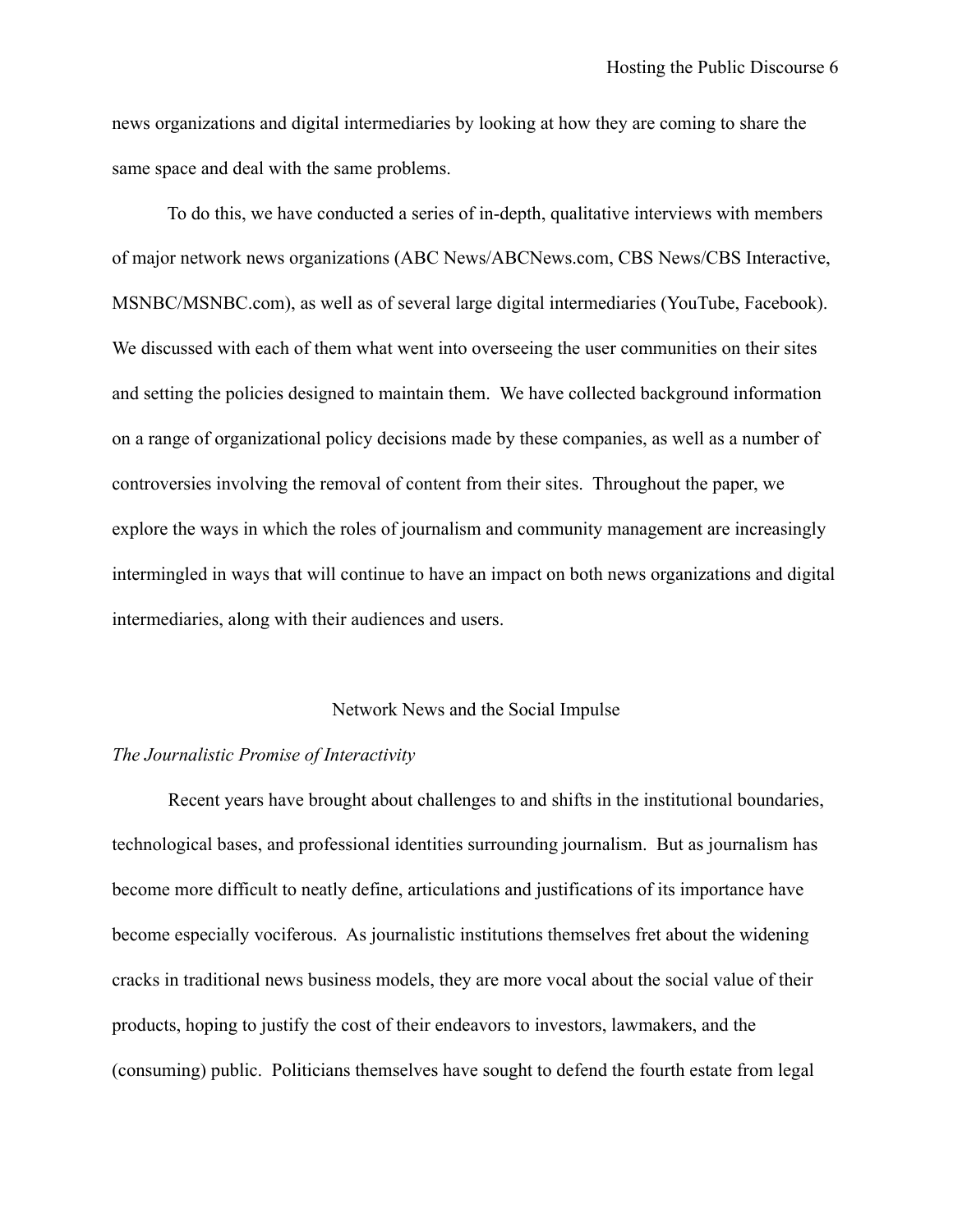challenges and financial disaster (Vasnis, 2009). And all the while, non-traditional new media have attempted to confront or provide alternatives to mainstream journalism—or at least appropriate some of its cultural authority.

There are many claims and arguments on which the legal and cultural authority of journalism rests, but among them is the claim to advocate for the public, to serve as its voice in a mass-mediated society. In mainstream journalism this role is often somewhat abstract—we trust the daily newspaper and the evening news to serve as public forums by making us aware of the views and issues confronted by our fellow citizens (Sunstein, 2007)—but it can also, at times, be far more direct, allowing citizens direct access to the public sphere in the form of "letters to newspapers, phone-in contributions to broadcast talk shows, and participation in studio debates about public affairs" (McNair, 2009).

 Whether news organizations justify their work by attempting to speak for the public or by allowing the public to speak through them directly, interactive Web tools that allow audiences to talk immediately to—and sometimes through—a news organization online, are increasingly important. Often, if not inevitably, they are also appealing to journalists because they make a similar promise. For instance, Ed O'Keefe, the senior producer for special projects and innovation at ABC News described the network's blogging efforts this way:

As the Web has grown, so has our use of it. And I think it started as sort of a utilitarian necessity, and now it's developed into another great tool in our arsenal, not just to reach out to our audience and publicize what we're doing, but to interact with our audience in ways that we never have been able to before. ... [Blogs are a] way in which we can interchange, and begin a dialogue, a conversation about the news with our audience, with our users in a way that just simply didn't exist before.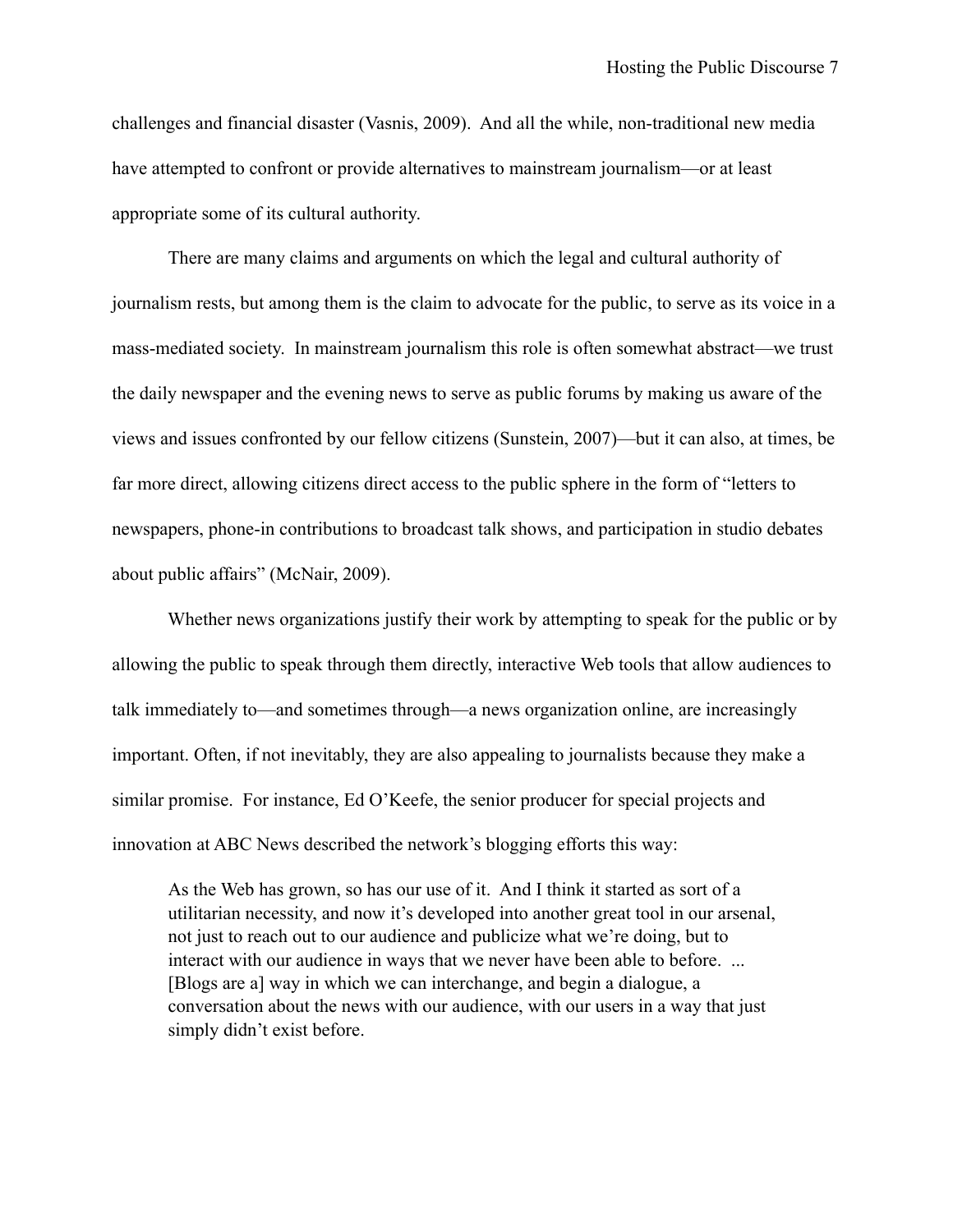Of course, such new forms of interchange come with a host of tensions and responsibilities that, while in some ways continuous with pre-digital practices, can also present a unique and rather steep learning curve for the organizations adopting them. These are explored in the next section. *Taming the Torrent*

In 2007, ABC News expanded the community section of its site. The trade journal, *AdWeek* described this primarily as an effort to build brand loyalty among existing ABCNews.com users interested in the network's evening newscast, *World News Tonight.* Over the course of the ensuing three months, however, the site not only got more "sticky" for existing users—the number of unique visitors grew by 13 percent to 10.9 million, and the number of usercontributed comments spiked to 64,000 per month (Shields, 2007). The network's senior vice president in charge of digital endeavors, Paul Slavin, told *AdWeek* that the popularity of the social features had caught the network by surprise. "We didn't necessarily expect this," he said (Shields, 2007).

Whether they predict it or not—whether they intend it or not—when major news organizations add social features to their sites, they get feedback in droves. Containing and processing the resulting "chaos and noise," and—hopefully—turning it into something collegial and constructive has become an increasingly central part of what traditional news organizations do as they move online. As early as 2007, media analyst Mike Shields concluded that "hosting more pages and streaming more video are actually of 'negligible' cost. What does add to the bill [for media organizations]: hiring professionals to police a site's expanding collection of community pages—a necessity these days."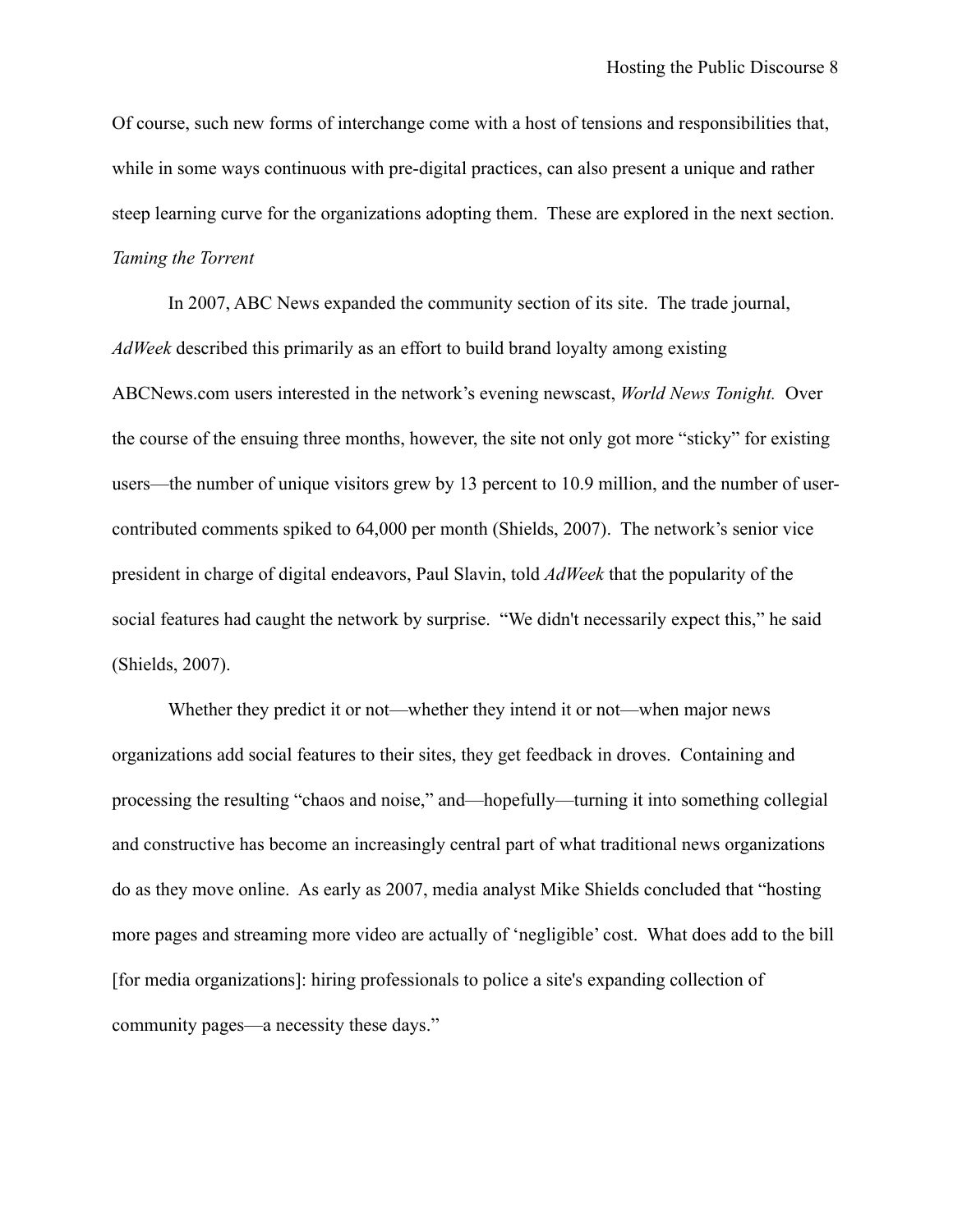Of course, the notion of "interacting with the audience" or "engaging in a conversation" is somewhat relative. News sites may allow both journalists and audiences more interaction with one another than ever before. But journalists and editors range in their interest and/or reluctance to incorporate interaction with users into their reporting and work routines (Hermida and Thurman, 2008; Thurman, 2008). For some this give-and-take with audiences is the longawaited culmination of the populist promise of journalism, a chance for "real dialogue;" for others it dilutes the expert role journalists can play in providing the information citizens need. It appears to many at the networks that the way for broadcast news to stay relevant in the digital era, and the key to a sustainable online business model, is interactivity—for network news organizations to host and engage with the content, conversations, and communities generated by their online users (National Post, 2005; Johnson, 2005, 2006a, 2006b; Squires, 2005). Others pledge transparency and nominally invite user feedback but hope to avoid the risks and responsibilities of hosting user-generated content. In either case, the expectation to participate is growing.

 Whatever dialogue does exist, at least on the news sites themselves, is carefully hemmed in by a company's terms of service, its moderation policy, as well as the constraints written into its interactive software (Braun, this symposium). These controls aren't imposed lightly or by way of some authoritarian impulse. For news organizations, embracing the idea of "the public" is one thing; dealing with an unruly torrent of user-generated content often proves to be quite another. This is particularly true for branded news sites receiving tens of millions of pageviews each month. Will Femia, MSNBC.com's former online communities manager, who currently works as a Web producer for the network's *Rachel Maddow Show*, noted that a news site and the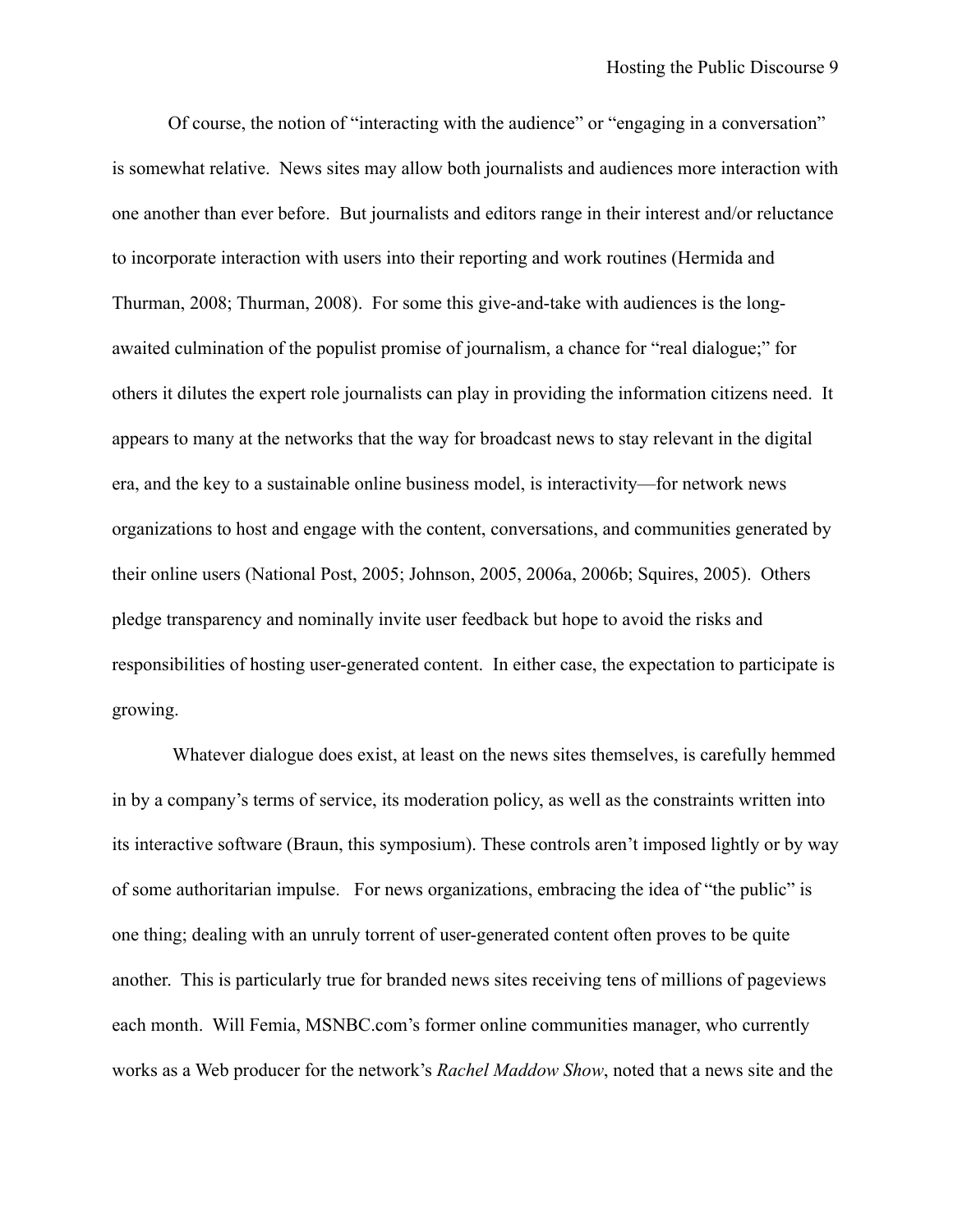discussions it hosts will inevitably be "assigned a character by individuals who are on whatever crusade they may be on." The news organization becomes a symbol—or rather a whole set of symbols with cultural currency—to which different individuals and groups impute different meanings. He elaborates,

NBC News means different things to different people, but it means something. And MSNBC means something. And Microsoft means something. And even within that, our sub-communities mean things beyond what we can control. Like it just doesn't matter [what you do]. You're going to get a Fox News guy in there somewhere. Or you're gonna get an anti-corporate guy in there. You know what I mean? To some extent there's nothing you can do.

As anyone who's visited a news site knows, the civility of comments ranges widely, often depending on the topic and the source of the original content. For example, a senior producer at CBS Interactive (the digital arm of CBS and CBS News) explained that obituaries could result in either "touching" or "out-of-control" comment threads depending on whether the subject of the story had been a popular or controversial figure. Likewise, Femia at MSNBC noted that with regard to comment moderation, "Some things you can leave wide open and everyone has a good time. And some things, [snaps fingers] as soon as you hit the publish button, it fills up with bile and venom."

 Sources across the three broadcast networks' digital news divisions noted that political stories and blogs, in particular, could be a challenge to moderate, as they frequently attract heated commentary. Nor is this phenomenon unique to U.S. broadcast networks. The BBC's political editor, Nick Robinson, recently announced he had stopped reading comments on his own blog, Newslog, stating that they were generally written by "people who have already made their minds up, to abuse me, to abuse each other or abuse a politician" (Townend, 2010).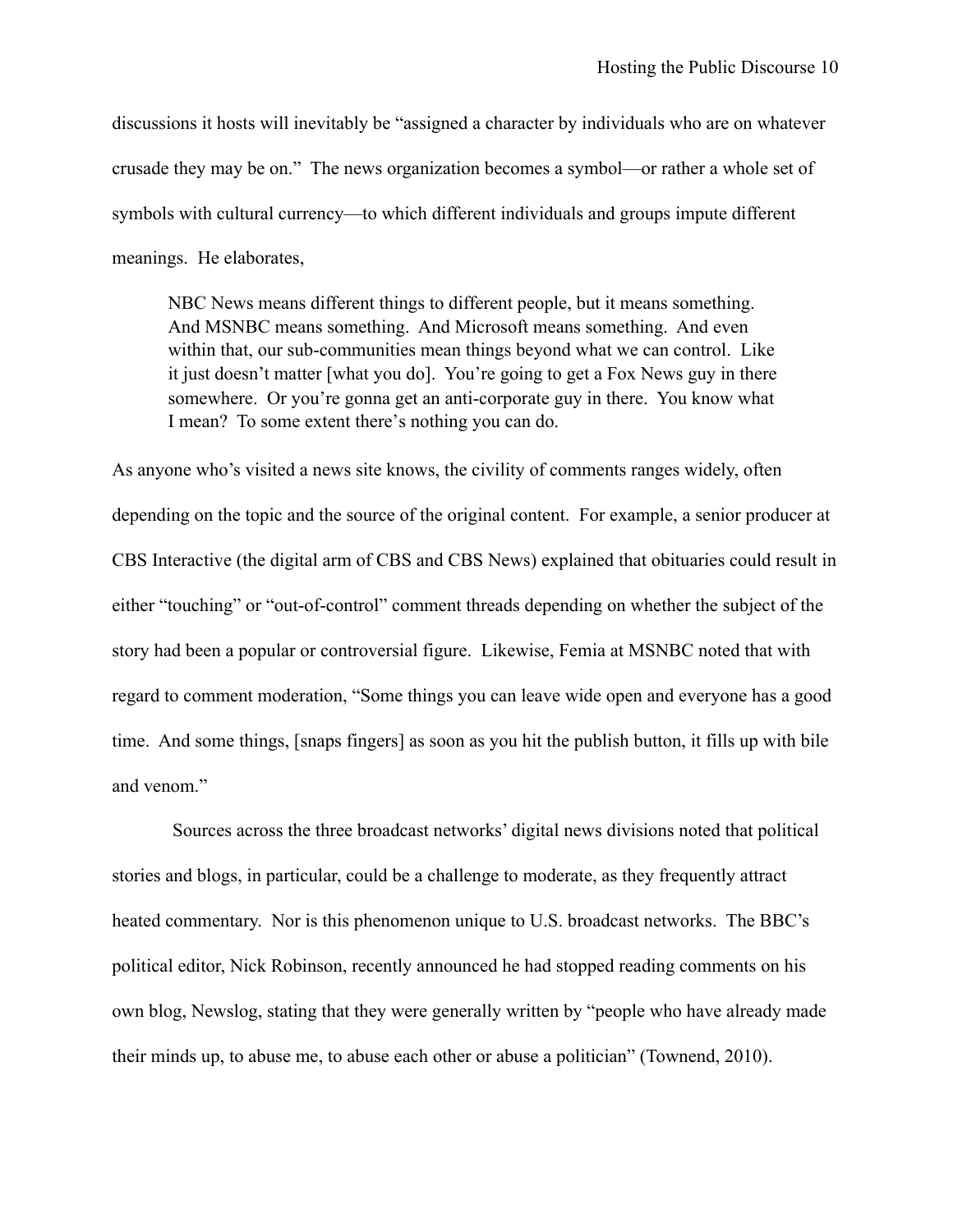Even when comments are civil and constructive, their volume can eventually prove overwhelming. Back in 2007, Ken Paulson, editor of *USA Today* and its Website, told the trade journal *AdWeek* that its heavy comment volume, which could result in up to 1,000 reader comments on a story, was a "breakthrough" in the way the paper related to its readers (Shields, 2007). But in the intervening years, some involved in the journalism business have voiced less sanguine opinions of high comment volume. Mike Davidson, for instance, a Web developer behind MSNBC.com's new blogging tool and CEO of MSNBC's Newsvine subsidiary, for instance, noted that while comment volume can be a marker of a story's popularity or impact, it's not necessarily a good surrogate measure for the quality of a user's interactive experience with a site. In short, says Davidson, "10,000 comments on a story...[is] not a conversation. That's not a community." Femia expands on this idea:

Sometimes the volume can be too much to *not* let it run free. You can't read 5,000 comments. Literally, you can't read 5,000 comments in a day. I'm pretty sure you can't. You'd go blind, first of all. And you'd also go insane. And regardless of whether there's any value in having 5,000 comments on there, I'm pretty sure that the user's reward happens as soon as they hit the publish button on their comment. And that's it. Like, it could not show up and most people, I think, would probably be okay that they at least got to put out what they were going to say. (emphasis original)

This flood of content from users simultaneously invites moderation and makes it especially difficult. For instance, in 2007 CBSNews.com ultimately made a decision to temporarily shut down comment threads on all stories related to then-Senator and Presidential candidate Barack Obama. Mike Sims, the director of news and operations for CBSNews.com told the press that the site could not immediately find a way to deal with the "persistence and volume" of racist comments the stories were attracting. While some appreciated the move, it also led to criticism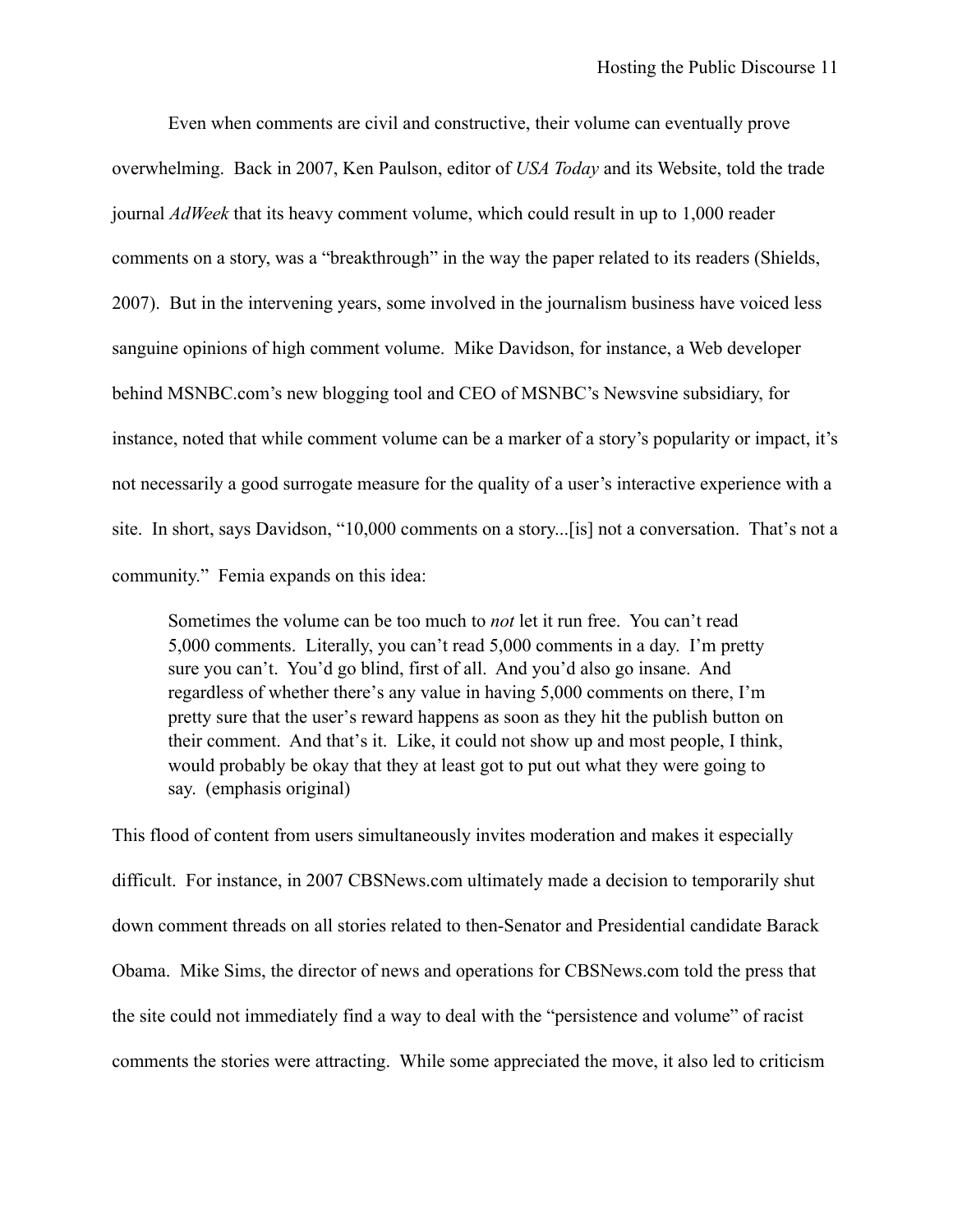of the site, with some commentators claiming that not allowing readers to see and react to racist comments effectively hid the important issue of racism in the campaign.

The fact that a major network would invest so heavily in designing interactive features into its site, only to shut them down reflects the profound challenge that comment moderation can pose. Katherine Seelye (2007), who reported on the network's decision in the *New York Times* aptly noted that the controversy demonstrated the nascent and evolving nature of news organizations' moderation policies, noting that "there is no rule book for resolving clashes among the anything-goes ethos of the Web, the efforts by candidates to harness it to their ends and the standards that mainstream journalism has tried to impose on what appears under its banner." The challenge for network news sites is daunting, and not just for CBS. ABCNews.com, for instance, has found it necessary to retain a team of moderators whose sole job is to review every comment posted to the site. MSNBC.com pre-moderates all of its blog comments and now sends all of its story comments to Newsvine, an altogether separate site where comments appear without MSNBC's branding and masthead.

 Of course, comments aren't always bad. Some can be incredibly useful. But as with most places on the Internet, proprietors of news sites are charged with setting the wheat apart from the considerable chaff. More than one source expressed the difficulty they found in sifting particularly good or useful comments from the constant flow of user generated content. Femia referred to this as the challenge of "surfacing comments:"

You have someone like Bob Sullivan, who writes *The Red Tape Chronicles*, which is a consumer issues blog. And he'll write a story about, "So-and-so rips you off in such and such a way." And then he'll get a mountain of comments saying, "Oh, yeah. I got ripped off that same way," or "Hey, look. Here's how else you get ripped off." And sometimes, "Here's how I solved the problem." But that guy is comment number 562 on a 2,000-comment list. How does [Sullivan] say, "Look,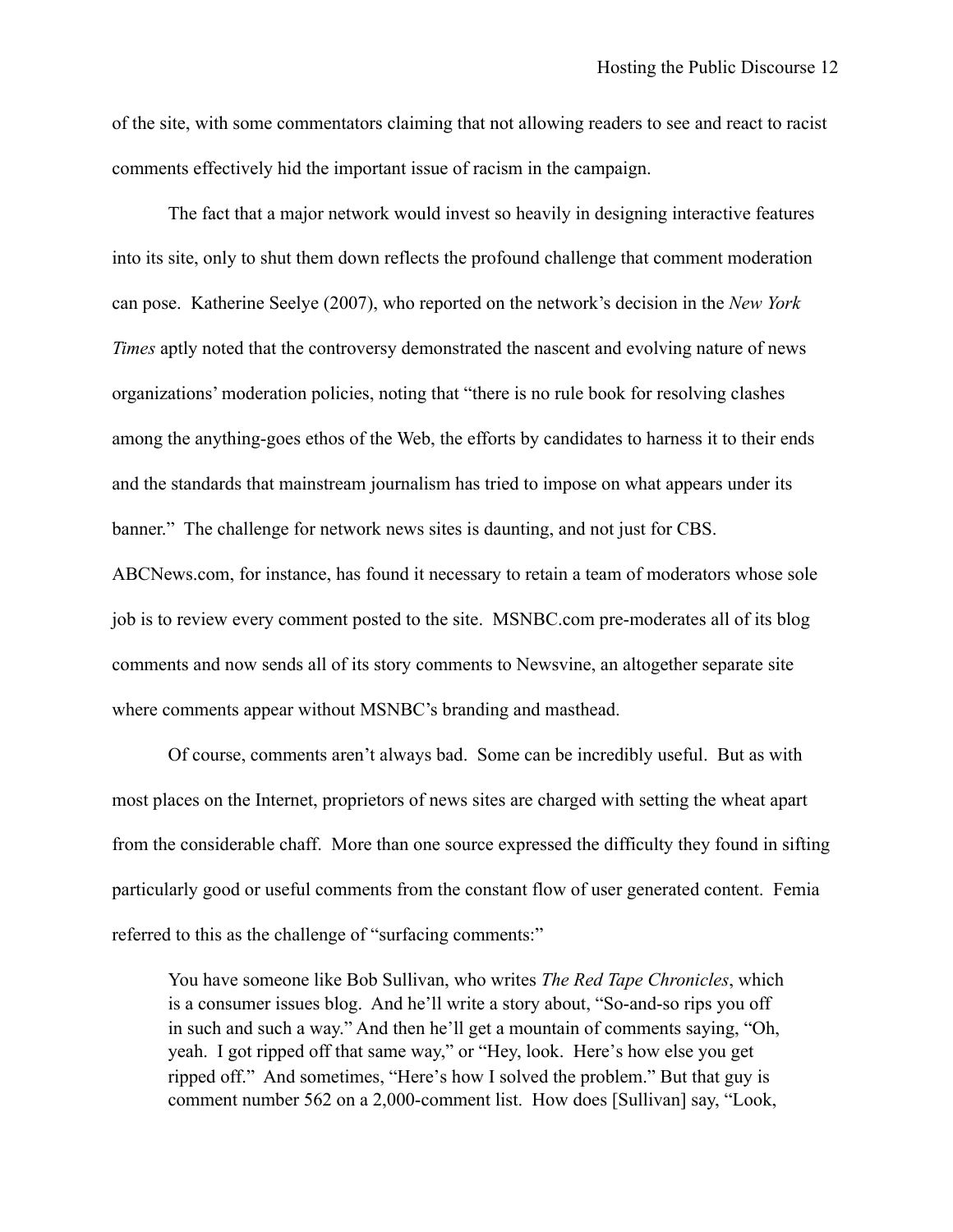this guy had a good idea?" ... [His blog is] a great example of that kind of audience- or reader-interaction that serves his journalistic pursuits as well. And it's a challenge for him to process that much input. ... My point is that you get chaos and noise, and [there's the problem of] containing the chaos and noise. And then there's [the problem of] processing the chaos and noise...the two ends of the spectrum that we see, given our volume [of comments].

Of course, *The Red Tape Chronicles* is, perhaps, an exceptional case. As Femia's comment about

the user's reward being in clicking the publish button indicates, not every commenter is writing in with the intent of starting a dialogue. Even when well-moderated, user comments don't always constitute a conversation or a discourse—civil or otherwise. He added,

Not everyone gets helpful comments like Bob Sullivan. ... And something that we've found—or that I concluded—was that to a large extent, the value for the user comes in making their statement, in getting it off their chest. ... Part of why I think [MSNBC.com's attempt at] chat rooms failed...is that people logged in because they had something to say, not because they had anything they wanted to hear. And so that is also an important factor, I think, in how the communities take shape.

We can see, then, that even good moderation has its limits. And poor moderation on a news site potentially exposes the organization to legal liability. In some cases libel laws apply, and there are other risks as well—if a commenter exposes an anonymous source, for instance. Moreover, it's recently been noted that vicious comments on stories can in fact scare away journalists' hardwon sources (Davenport, 2010). O'Keefe explains the difficulties inherent in moderating comments on a news site:

It's a double-edged sword. It's one of those situations in which you want to encourage that community conversation, but of course we're a major news network. We are responsible for the content that goes on our site. And we want to make sure that the conversation is civil and appropriate. So we have standards for all of this and we have very diligent post-moderation [after-the-fact filtering of published comments]. ... You open the gate and allow people to communicate, and you actively encourage...dialogue, and you can get inappropriate remarks, offensive remarks, threatening remarks. Those are the ones that we are targeting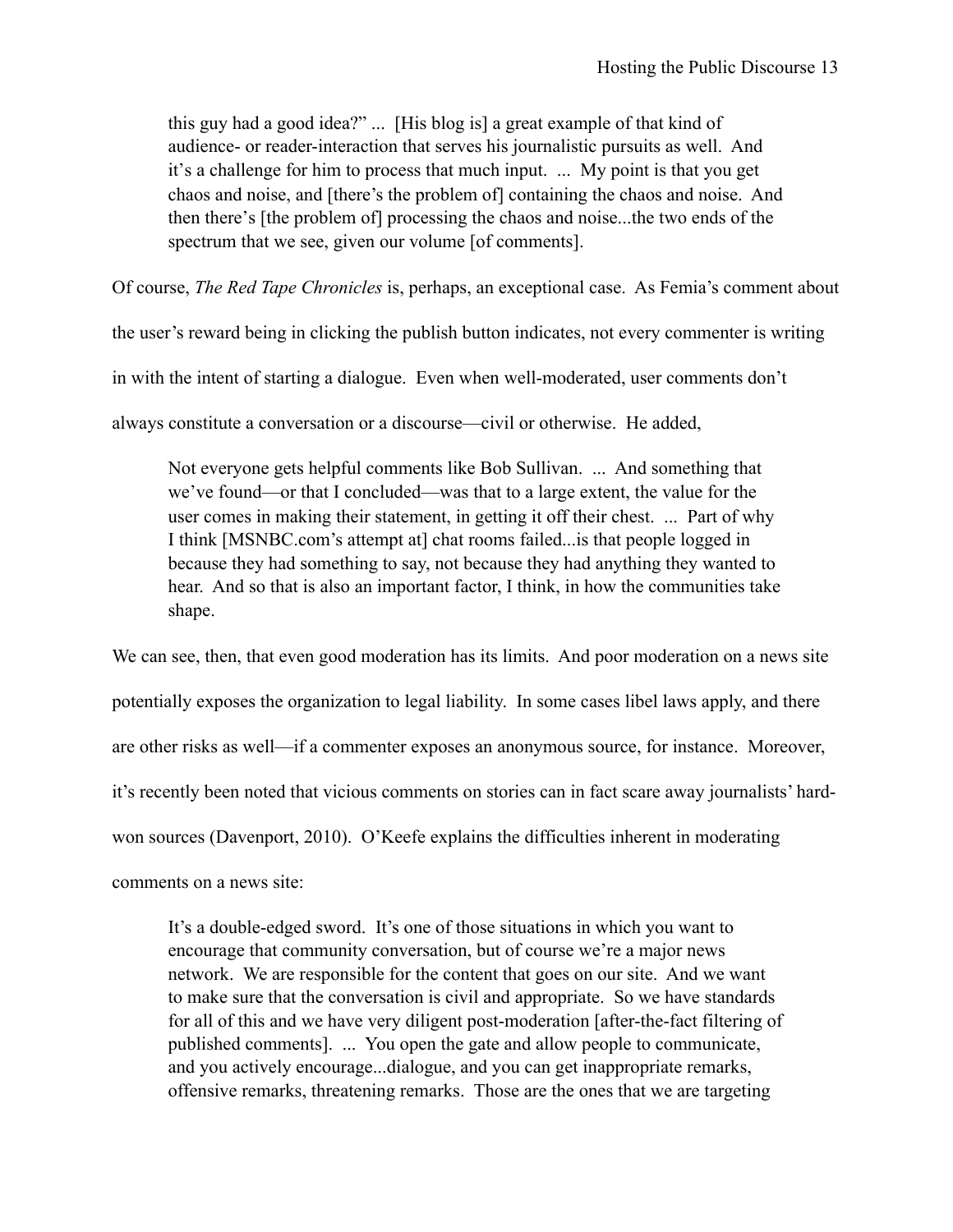and want to get out of the conversation, because we hope this is a forum for civil dialogue, and it's very difficult to accomplish that on certain occasions.

News organizations have a great deal of experience sifting through pre-digital audience correspondence—choosing which letters to the editor to print, which callers to put through, which audience members to call on at a televised town hall meeting. A major difference is that such editorial decisions were generally made behind closed doors. Editors might discard ugly correspondence, let through only those opinions they considered educated—or a few things they found outrageous or reprehensible, under the assumption that they could subsequently balance them with indignant rebuttals from other readers.<sup>[1](#page-13-0)</sup>

 Handling user comments online differs in that, except for systems that hold comments for review, moderation is done in public view. And regardless of whether news organizations actually get called to the mat to account for their moderation choices, they have generally felt the need to set norms among users and justify their editorial choices by publicly setting user guidelines and rules for moderation.[2](#page-13-1) In short, as interactivity becomes an increasingly large draw for news sites, some form of comment moderation is both deeply necessary and unavoidably messy, and major news organizations must be pragmatic about how best to handle the torrent of user generated content they receive, while justifying their choices in terms of their journalistic mission.

 This process is not merely a rhetorical one, but—as we've seen—makes distinct demands on journalists' time and the nature of their work. And as the online efforts of major news

<span id="page-13-0"></span><sup>&</sup>lt;sup>1</sup> A journalist friend of ours calls this last strategy the notion that "sunlight is the best" disinfectant."

<span id="page-13-1"></span><sup>2</sup> See, for example, CBSNews.com's "Rules of Engagement" (Rosellini, 2005)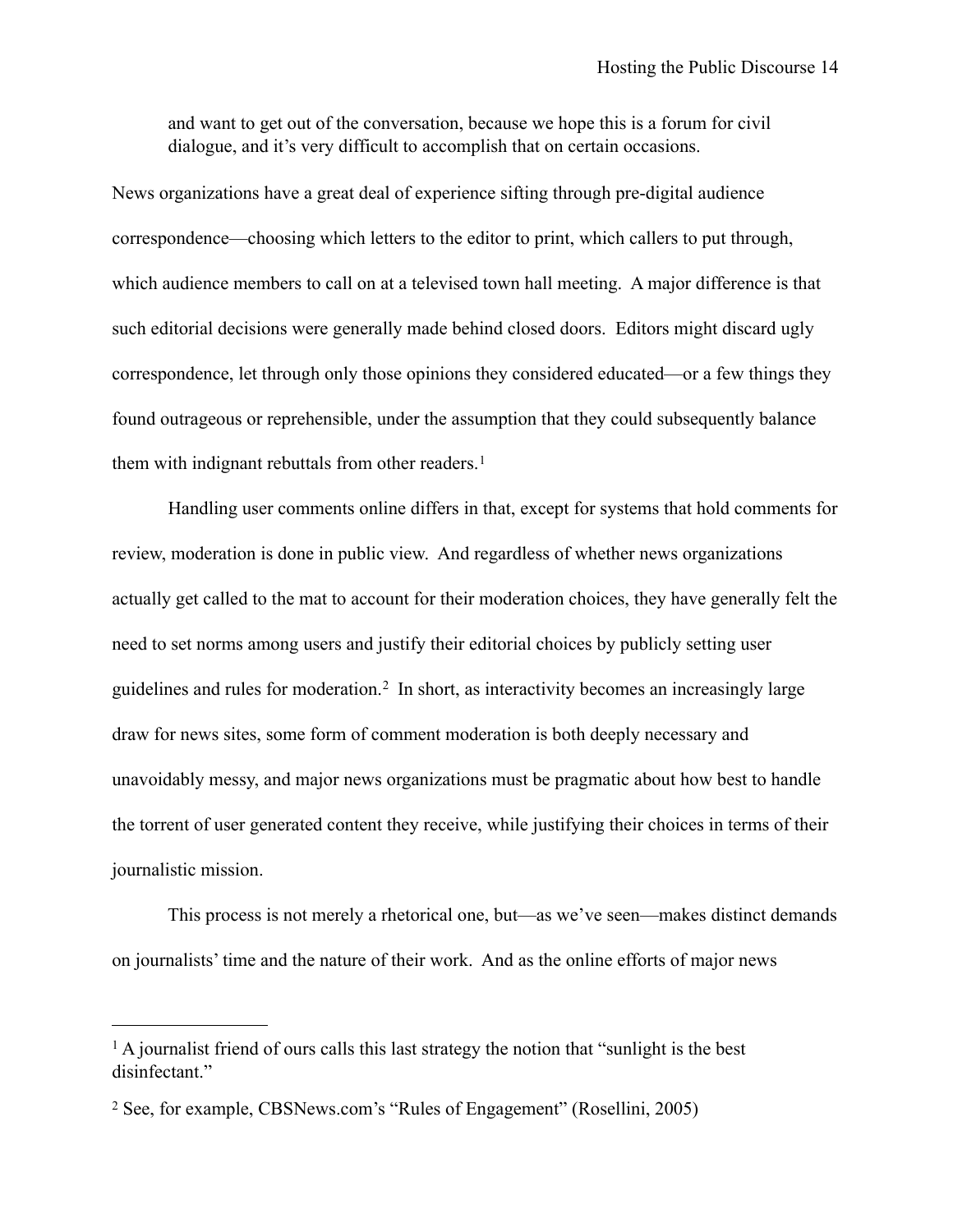organizations continue to expand, these demands continue to refashion news work. Femia

observed that,

What happens with community is that you get to know your people. You get involved in an exchange, in a back-and-forth. Or you at least supervise an exchange in some capacity. And then when good things come out of that, you're able to use them. And if you don't have that immersion, that's when it feels invasive. That's when it feels like this other separate thing, and then you say "I don't want anything to do with that, because I have no idea who those people are or what they're doing." And that's a condition within MSNBC.com and it also exists with the TV folks as well: This idea that the Web is a spigot, you know what I mean? Especially community requires your participation and your awareness. And you can't just milk it. You can't just pull the bucket off the maple tree and it's full of UGC content. ... There's an engagement that's necessary, I think, in order for that to be a productive relationship. ... Explaining that, or sharing that with a news gathering organization is a challenge in itself. ... You know, why Tweet? Try to explain to a 50- or 60-year-old television correspondent who's been in the business forever why they suddenly need to write 140 characters about their everyday. ...Why is that anything? What are they doing? Often it's explained to them that it's just part of this promotional thing. And I think a lot of people dismiss it as just being a marketing gimmick. Or I don't even know if they think that deeply. Sometimes it might just seem like a chore that they have to do as part of being a reporter. "Well, you know, you have to put in a certain amount of Web time, and that's how you do it." But in fact, [involvement] is what we're encouraging...and I see it with the *Maddow Show* producers a lot. I can see them getting enthusiastic about their community, their viewers, watching their people who watch their show, and seeing how they react to it. And to some degree, having an interaction with them. That's work. You have to do it.

The journalistic promise of public engagement, then, is a dynamic one. The rhetoric of

engagement serves not merely as a justification for preserving journalism as it has been. For

some, it is also a powerful rationale for reshaping the profession—both a cause of and solution to

the changing boundaries surrounding the fourth estate.

### Digital Intermediaries and the News Impulse

### *Proclaiming the Importance of User-Generated News*

In late 2009, Twitter made a small change to its front page. Just two years old, the site

had initially presented itself as a status update service, a way to keep in touch with friends by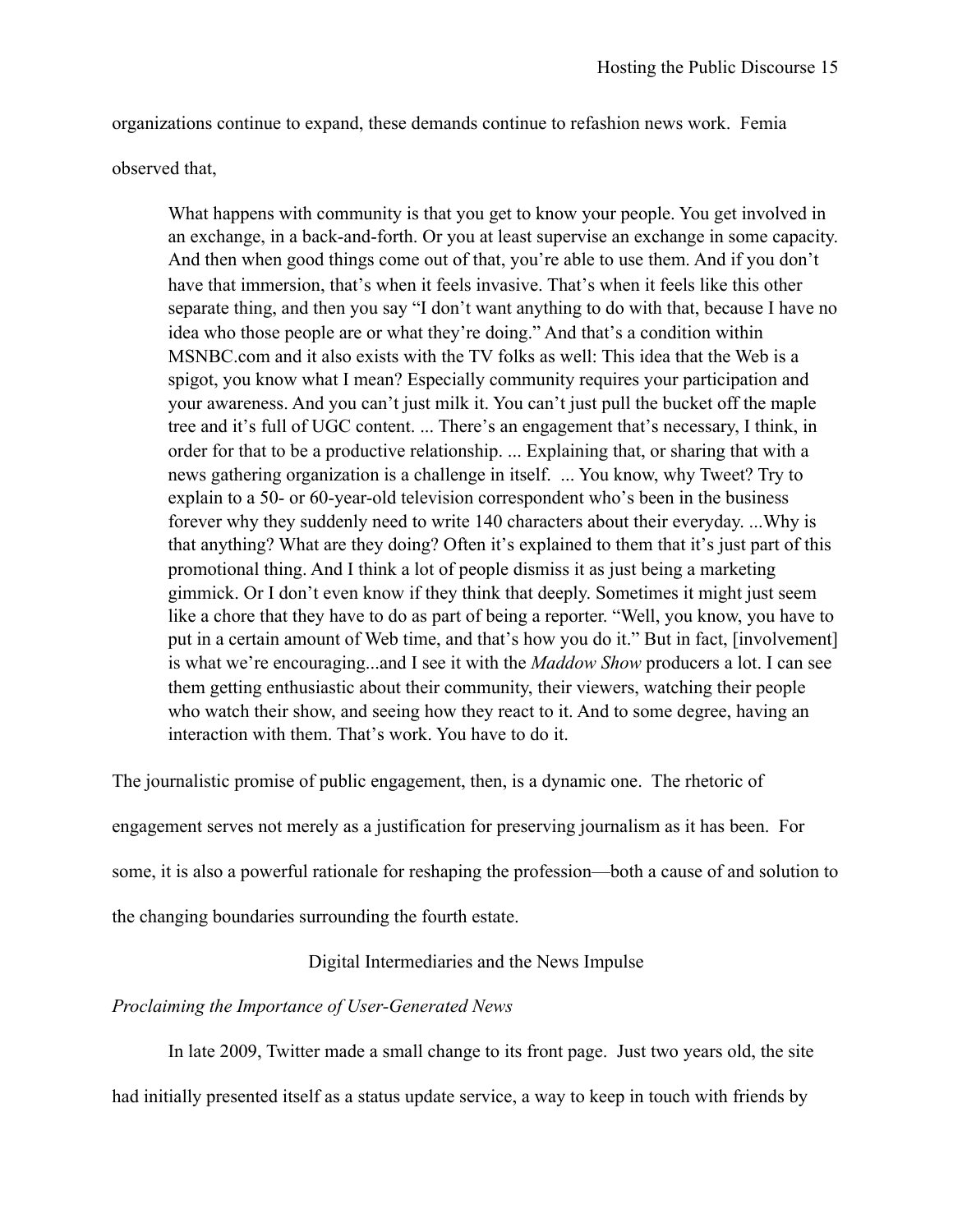letting them know what you're thinking about at any particular moment. The front page once prompted its users to answer the question, "What are you doing?" But by late 2009 this struck Twitter's designers as inadequate for the job, considering the variety of purposes to which Twitter was being put:

The fundamentally open model of Twitter created a new kind of information network and it has long outgrown the concept of personal status updates. Twitter helps you share and discover what's happening now among all the things, people, and events you care about. "What are you doing?" isn't the right question anymore—starting today, we've shortened it by two characters. Twitter now asks, "What's happening?" (Twitter, 2009)

This change may seem cosmetic, but it's indicative of the changes that digital intermediaries have experienced in the last half decade, both in the way they're used, and how they have come to perceive their own service, champion it publicly as valuable, and sometimes even redesign it to better suit emergent purposes. Offering the answer to "What's happening?" highlights the role they can and do play in providing news and contributing to the public discourse. Just as news organizations migrating their content online found they needed to host user participation around their journalism, Twitter and other digital intermediaries, aspiring to make space for user participation, have found themselves hosting forms of content that look suspiciously like news.

 Be it the 2008 U.S. elections, natural disasters in Haiti and Chile, a plane crash-landing in the Hudson river, political protests in Iran, or the ongoing military actions in Iraq and Afghanistan, these digital intermediaries have increasingly been appropriated by users as a venue for eyewitness reporting, citizen journalism, and public commentary. This is a role that these digital intermediaries largely fell into, rather than having sought it out. For instance, as tensions grew in Iran following the disputed elections in June 2009, the Iranian government imposed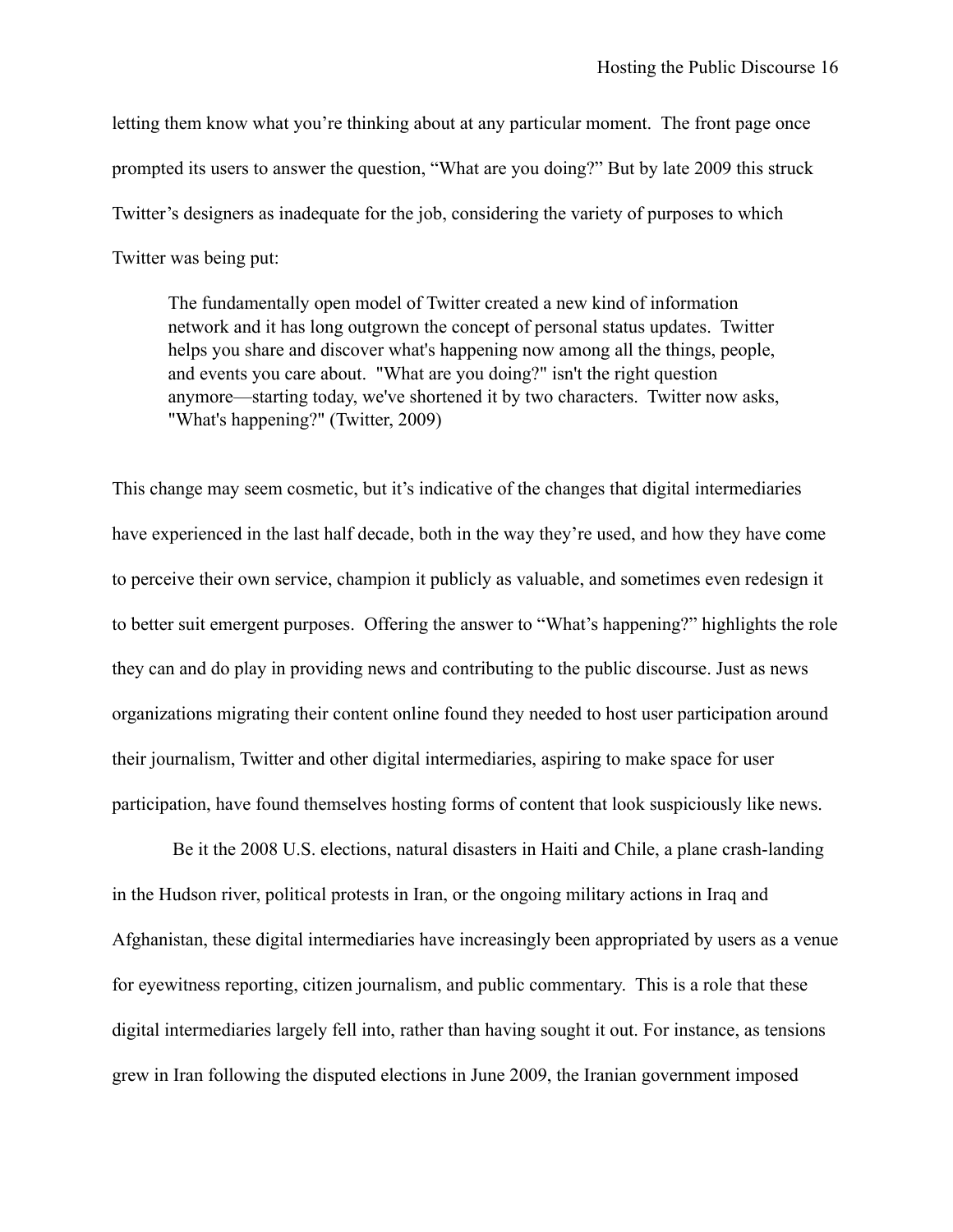strict restrictions on foreign journalists. This pushed online sharing services like YouTube, Facebook, and Twitter into a particularly prominent position, as protesters loaded videos and posted status updates in an attempt to report on the government forces that were attempting to quell the protests. For these digital intermediaries, this confluence of political importance and technological affordance has brought them into perfect alignment with the ethos of citizen journalism.

We are constantly amazed by the videos our community uploads, whether from their own backyards or the streets of a faraway land. Armed with only a camera and a means to reach the Internet, anyone can ask another to bear witness to their lives. Given the nature of the YouTube videos from Iran, we may want to turn away from some of the images we see, but we keep watching, knowing that we are seeing through the eyes of a people who have discovered the power of information — despite the often extreme measures their government is using to try to stop them.

We will continue to provide the platform for you to see what they see, hear their voices and learn about their struggles. And we encourage you to join the global conversation. Leave a comment, upload your own response video or share a moving moment with someone else. (YouTube 2009)

 Despite stumbling upon this news function, these sites have subsequently sought to capitalize on and expand this role. During the 2008 U.S. elections, YouTube established CitizenTube to moderate Q&As between YouTube users and the major presidential candidates, culminating in a televised national debate co-sponsored by YouTube and CNN where the candidates faced questions posed in the form of YouTube videos. These sites have often lauded their news function as central to their purpose, and the press regularly reports on the importance of these sites in the direct intervention into news events and as sources of information (Brainard, 2010, Grossman 2009). In an op-ed piece in the *Times Online*, Twitter co-founder Biz Stone noted that Twitter delayed a scheduled maintenance outage at the height of the Iran protests, after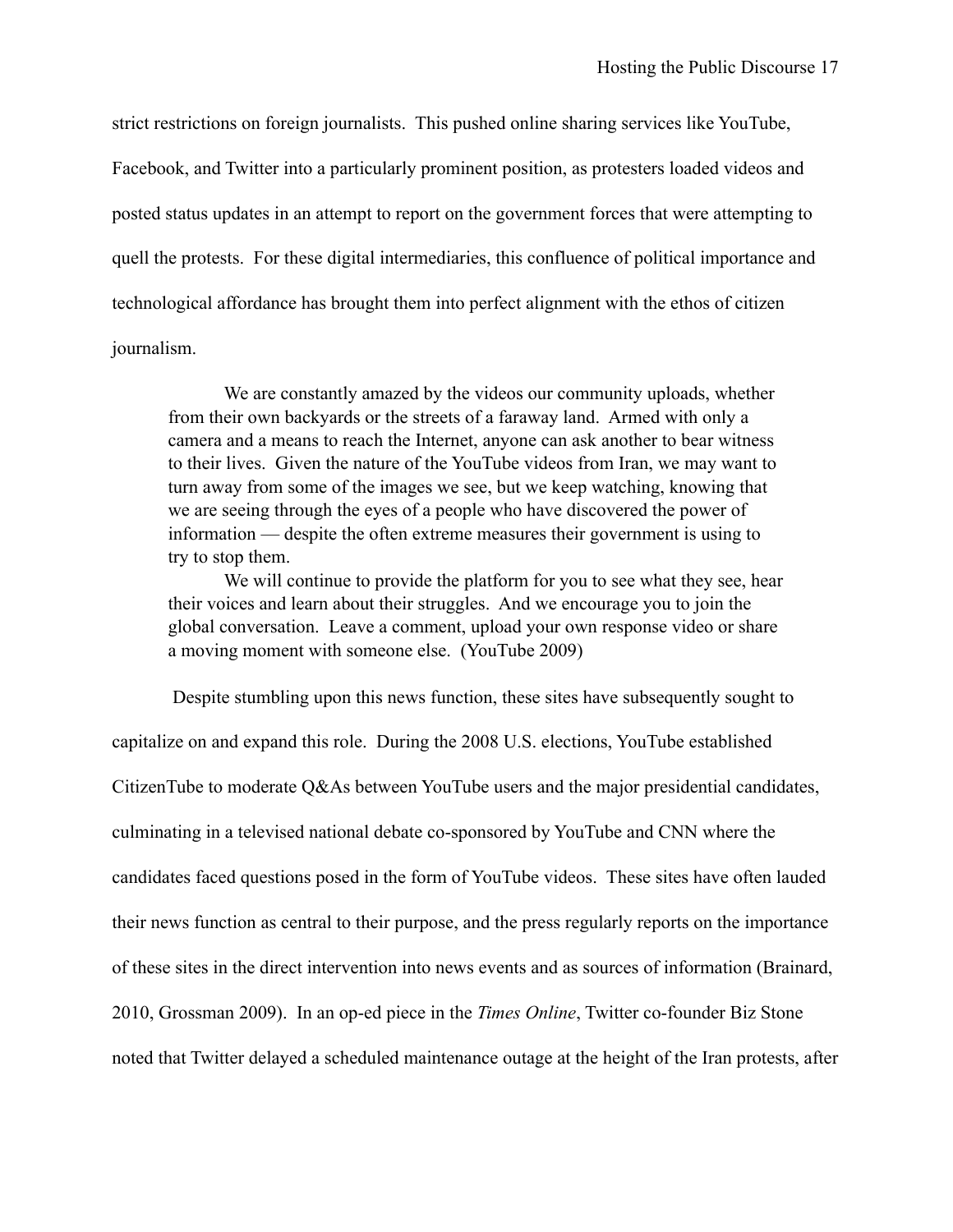being asked not to interrupt the service by both users and the U.S. State Department; as Stone noted, "Twitter cannot rest while there is unrest in Iran" (Stone, 2009).

#### *Showing War, Regulating Violence*

 As these intermediaries are increasingly put to use as the means of distributing citizen journalism, reports from the front, and the images of carnage from the battlefield, the disaster zone, and the political protest, serving community becomes distinctly more complicated. Providing the news and fostering the public discourse are noble causes, but they open the door to different, and sometimes conflicting, obligations regarding the circulation of troubling content and the curation of unruly dialogue. These services often imply in their public proclamations that there is little tension or contradiction between hosting citizen journalist footage of violence in the streets and homemade videos of adorable cats, between personal status updates and realtime information feeds. However, the kinds of content, especially visual, that citizen journalists are eager to post, often troubles the norms these intermediaries have established.

Though these services present themselves as open platforms and play down their interventions (Gillespie, 2010), they do curate what they allow users to make available: to protect their user community from seeing troubling things, to protect their service from becoming something more disreputable and hard to seek sponsorship for, and to protect their company from legal liability. These are tensions that they will acknowledge in private: as the director of content policy at YouTube put it,

But from a user experience standpoint, when you say you want a positive user experience, what does that mean? Right? Because diverse content would promote positive user experience and having as much content as possible is great but then you've got the user experience perspective also of you don't want people that are going on to the site expecting to be entertained and then inadvertently being shocked by seeing Neda bleeding on the street without a warning potentially.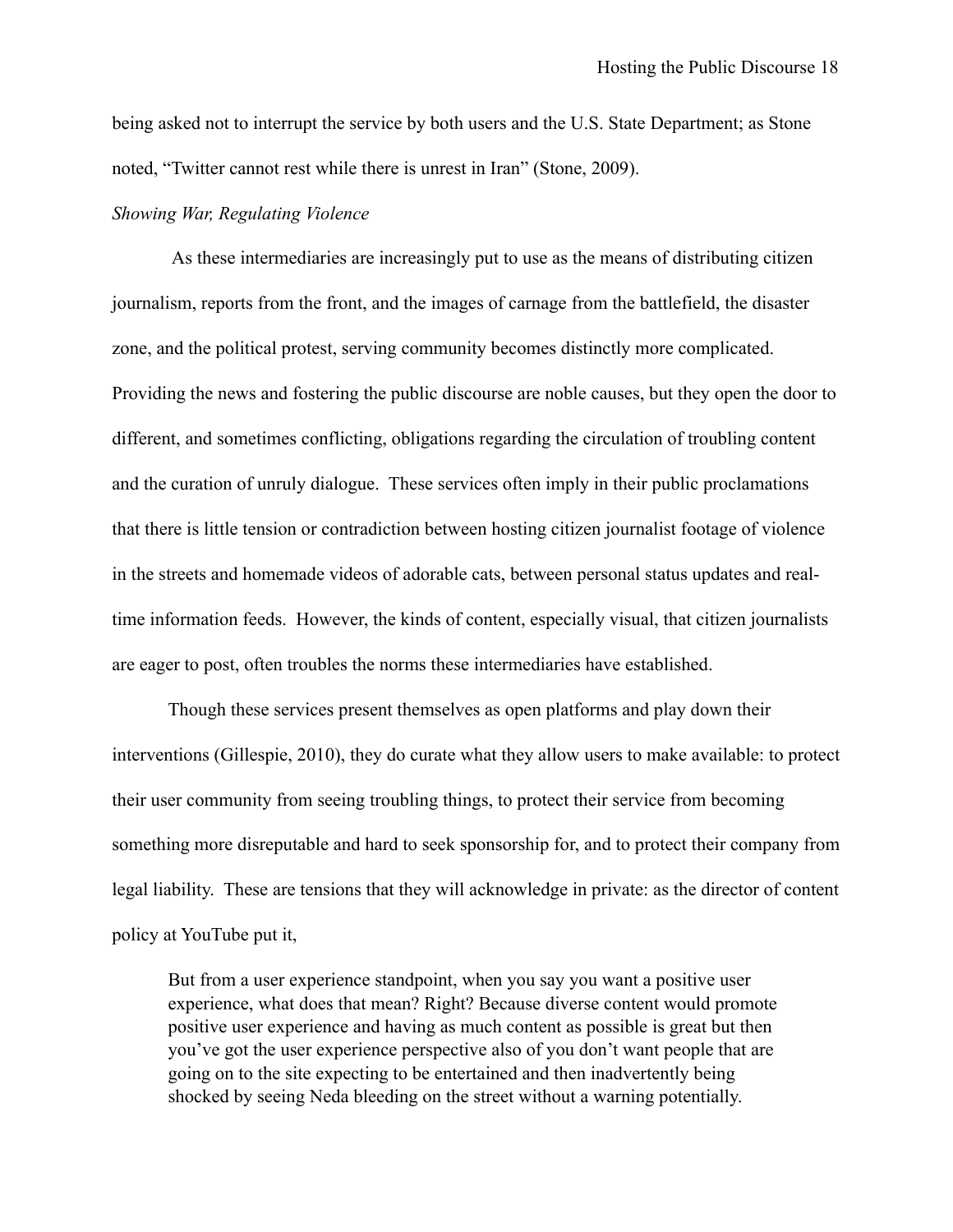Each of these sites has in place a set of policies that indicate what is appropriate or inappropriate in terms of conduct, expression, and participation: from sex and nudity to gratuitous violence, from spam to personal attacks. They also have in place an array of techniques and policies for chaperoning their archives, bound by what's technically possible, legally expedient, and financially viable.

 Some of the more challenging cases these sites' content managers face come from the presentation of graphic footage from war-torn or politically volatile areas. The Neda video that was so vaunted and celebrated by YouTube and journalists alike, on face value, clearly violates two of their Community Guidelines: "Graphic or gratuitous violence is not allowed. If your video shows someone getting hurt, attacked, or humiliated, don't post it." and "YouTube is not a shock site. Don't post gross-out videos of accidents, dead bodies and similar things" (YouTube, 2010). The impulse to honor the policy, and the expression of community concern that brought it under consideration in the first place, can run counter to the journalistic impulse that this footage, as graphically violent and shocking as it may be, has news value. In YouTube's case, this provoked an internal conversation about the video itself: is it of such news value that it warrants keeping it available despite user complaints? Should it be placed behind an age barrier (which excludes not only teens, but any user who is not registered with the site) or a warning about the graphic nature of the footage? This last was the solution chosen in the case of the Neda video, and similar videos of violence against protesters: "The YouTube community has indicated that this video could be potentially offensive. Please click here to follow through to the video."

For some content, it is often difficult to discern between important but ghastly political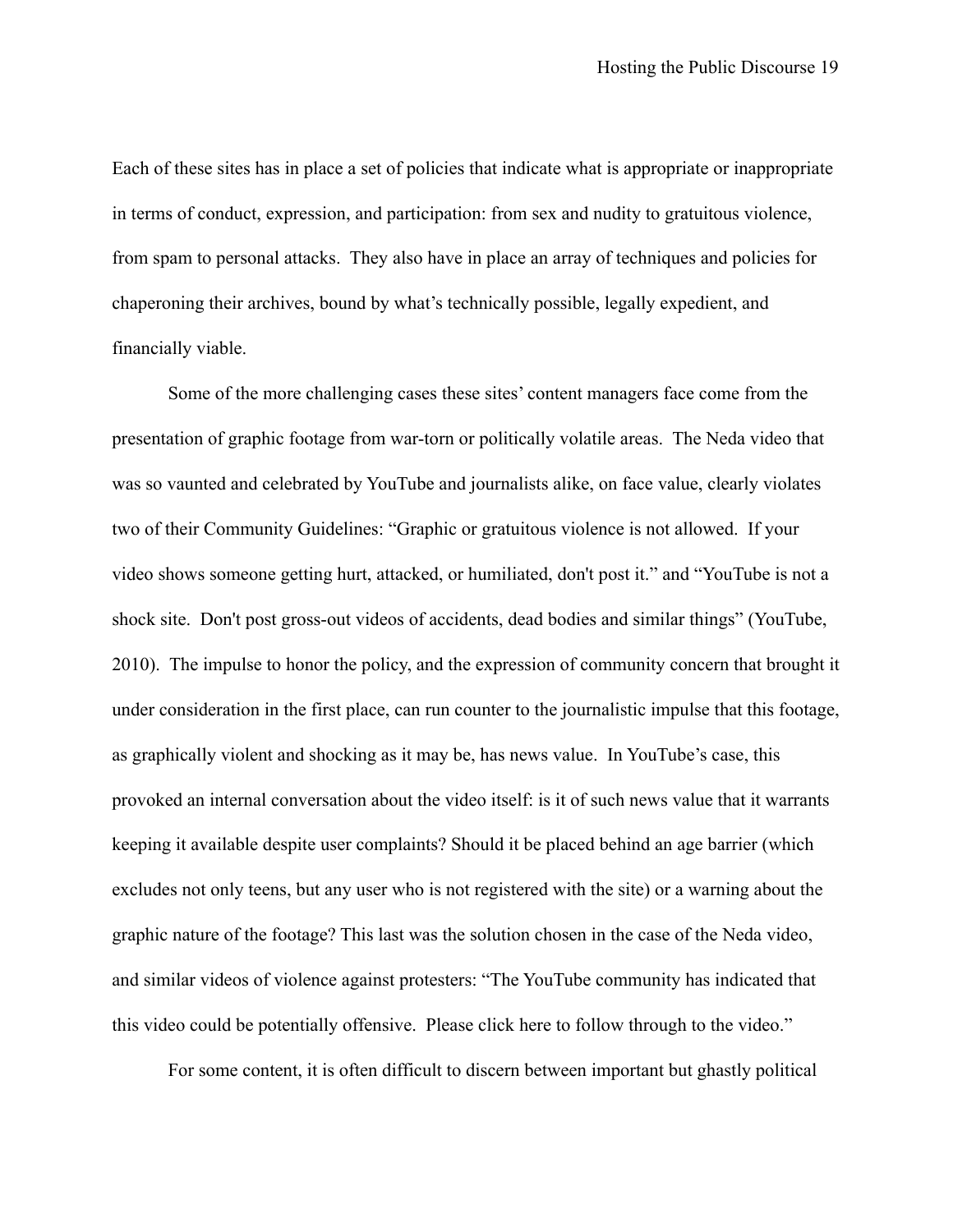violence and the more disreputable activities of amateur videographers, or between hateful but protected public expression and the implied threat of violence. YouTube faced criticism when it removed videos that showed people being beaten in a dark room, only to find out later that it was footage of prisoner interrogations in Egypt leaked by political activists. Digital intermediaries are forced to draw lines in the sand about what counts as merely disreputable and what is criminal, lines that hew more or less with First Amendment jurisprudence. Facebook's content manager described one such line:

we're pretty lenient even when it comes to profanity in saying somewhat inflammatory types stuff so long as it doesn't cross certain lines. For instance we allow groups on the site that say, "Fuck Christianity," "Fuck Judaism," "Fuck Islam," and actually those three groups were all created by the same guy who's atheist who doesn't like organized religion and as long as he's saying that instead of, "Fuck Jews," "Fuck Christians," "Fuck Muslims."

#### *TG: Target the religion per se, not the people.*

Exactly. We allow it to stay on the site but that's a very inflammatory statement to a large percentage of our user base and they get flagged in droves.

Facebook later faced criticism for allowing groups that denied the existence of the Holocaust; in response they removed some but not all of the groups, making a similar distinction between political speech reprehensible to some and hate speech that might incite violence towards particular people (Heussner, 2009).

 Part of the challenge faced by these intermediaries is having to determine the newsworthiness, cultural value, even the appropriateness of troubling footage, with minimal access to the context around the images they're judging. The director of content policy at YouTube spoke of two kinds of contexts that their team looks at to make decisions on tough cases: the context provided by whoever posted the video—title, description, filename—and any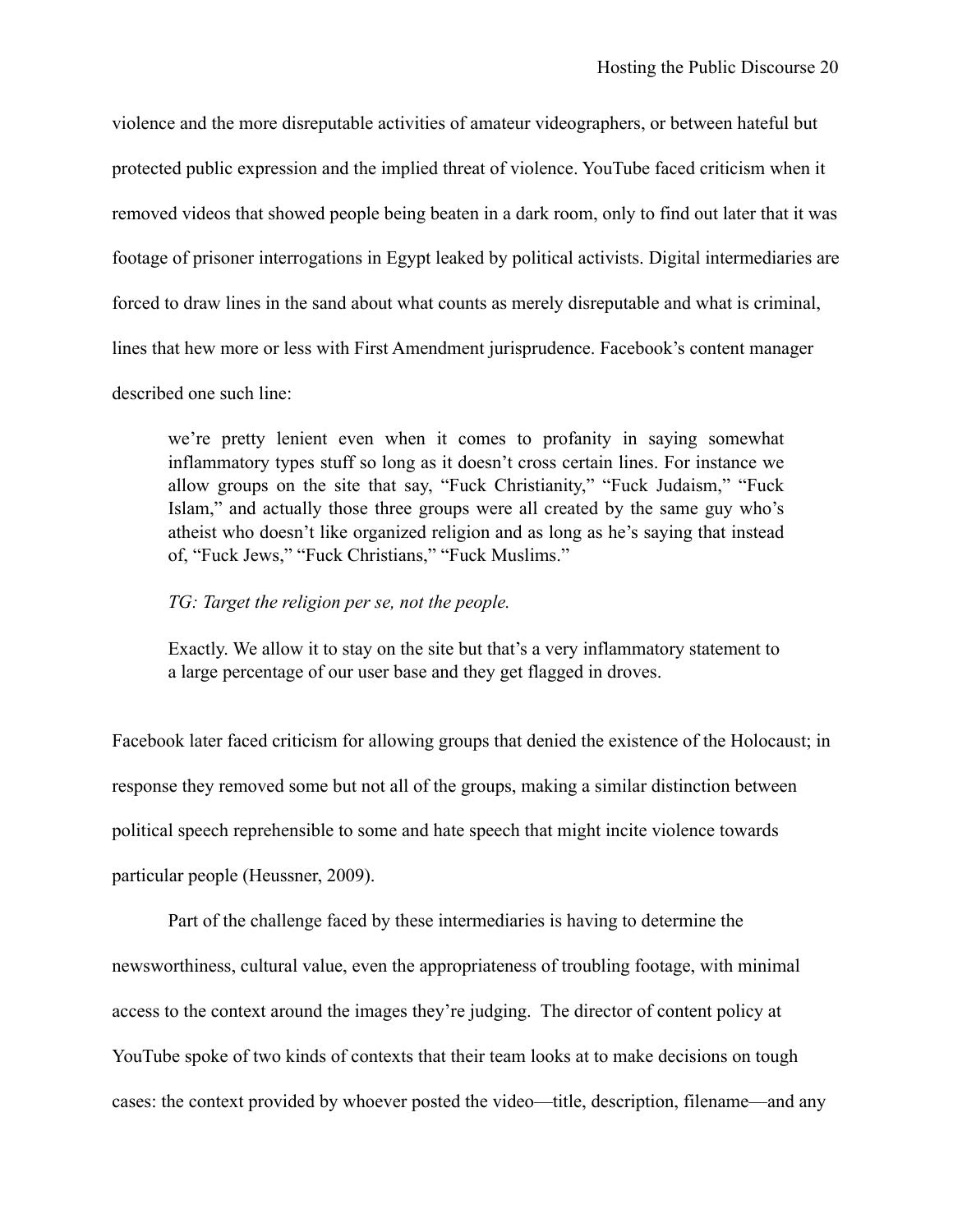other context their team can glean, to the extent that they know anything about the content of the video, and whether a YouTube viewer who comes across the video in question will have the same contextual knowledge. In a video where someone is attacked, but whose death is not shown, does the viewer know that the person later expired, and does that make it a more graphic video than if it is not known?

Their considerations of questionable content must also extend to the motives of the viewer: is this video being watched out of a noble sense of public obligation to know of the atrocities of war and political oppression, or out of more prurient interests? Who may be reading a "Fuck Islam" Facebook page, and why? The fact that both the purposes of the content and the impulses of its consumers are so oblique, and to some degree the site cannot help but accommodate all kinds, is not the kind of problem reporters and news organizations generally face. They more often know the context of the images they publish, often having produced them, and even if some of their viewers are enjoying these images for all the wrong reasons, the clear public import of making these images available largely overshadows such prurient uses.

These kinds of fraught decisions of what to show are not, of course, unfamiliar to traditional news organizations, which must also balance the news import with the graphic impact of visual representations of the casualties of war—a recent debate about an AP photo of a dying Marine is only the latest example (Shepard, 2009). But these digital intermediaries, designed and governed first for content sharing rather than news reporting, find themselves grappling with the norms and policies already set in place, designed primarily around their sense of propriety and the ability to build a business on its social and expressive activity. Similarly, Wikipedia, despite its vaunted commitment to open stewardship by its users, must regularly lock politically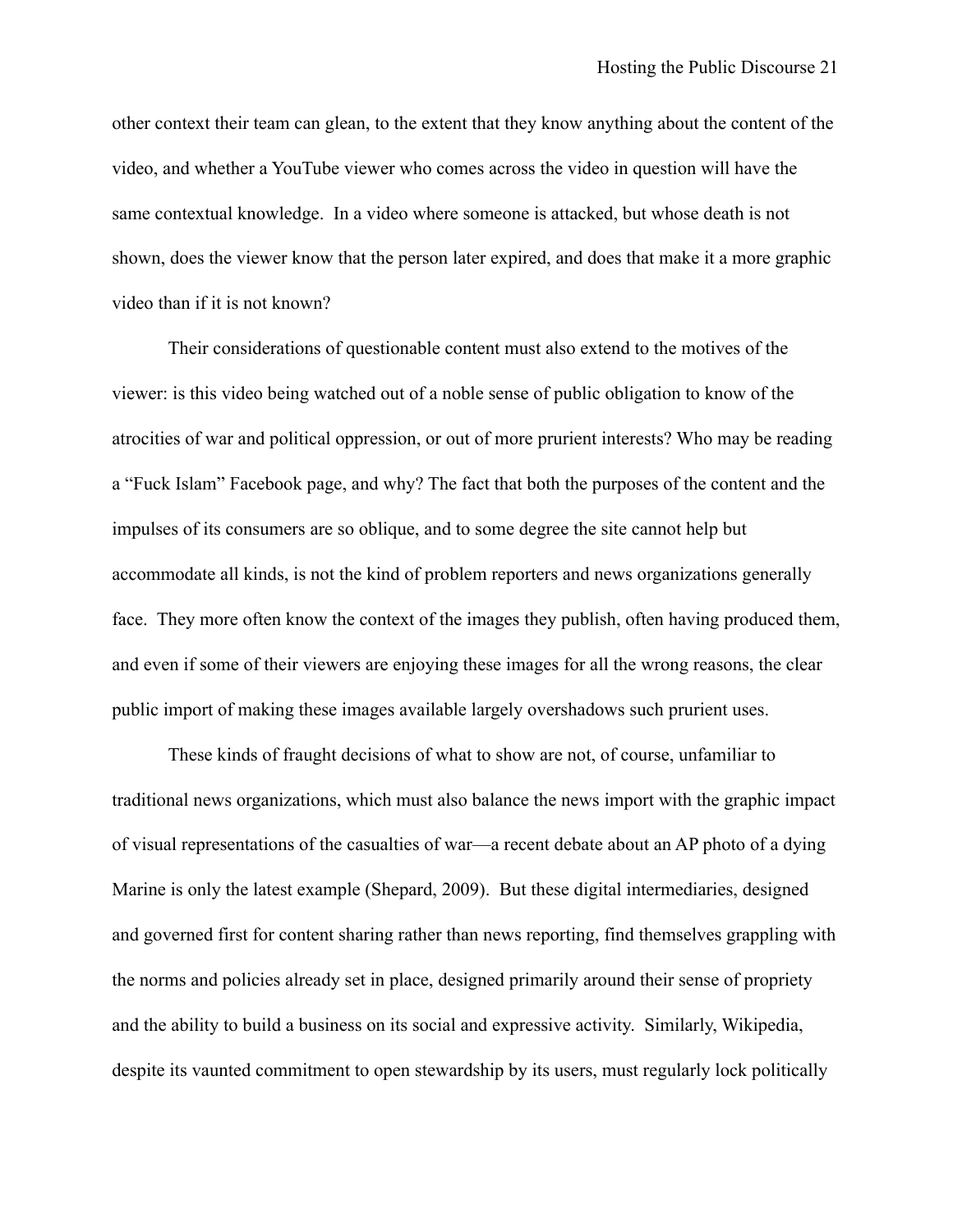sensitive pages when edits turn into flame wars, to maintain civil standards of discourse. Google began receiving complaints in late 2009 when a Photoshopped image combining Michelle Obama's face with an ape's, began turning up high in the search results for images of the First Lady. Google at first refused to remove the image from its search listings, leaving instead a message about its commitment to free speech and the integrity of its search results. It then removed the image itself from the site posting it, a spam blog on Google-owned Blogger, citing risks of spyware (Gross, 2009). The norm of protecting the search algorithm as sacrosanct and their commitment to free speech coincided, but Google was not immune to calls that their search results were promoting a hateful public discourse; ever resourceful, they found a clever way out of the dilemma.

Google's YouTube team found they had to make a similarly strategic adjustment in regard to war footage uploaded to their site. Earlier in YouTube's existence, the guideline quoted above, "YouTube is not a shock site. Don't post gross-out videos of accidents, dead bodies and similar things" used to read "YouTube is not a shock site. Don't post gross-out videos of accidents, dead bodies and stuff like that. This includes war footage if its intended to shock and disgust." The initial policy referenced both footage being uploaded by U.S. soldiers in Iraq and Afghanistan, and, more troubling to American critics, videos posted by jihadists and insurgents (or Internet users re-posting from other sites) displaying their attacks against U.S. soldiers (Wyatt, 2006). The explicit reference in the guidelines to war footage was removed in late 2007, though the remaining language still offers YouTube room to remove war footage if it crosses less specific boundaries of appropriateness; this change may also afford them greater leeway in retaining such footage if its newsworthiness trumps user concerns.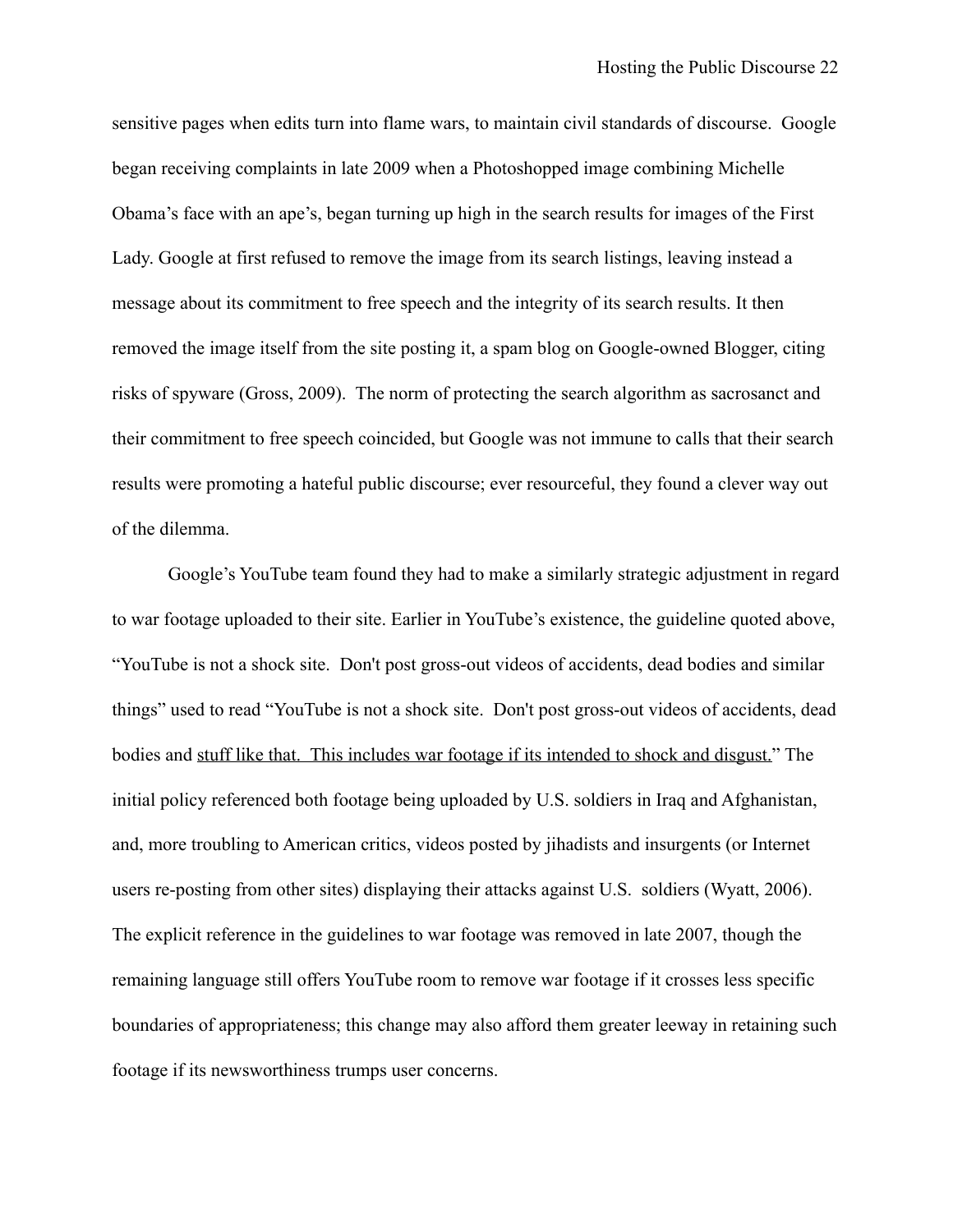In 2008, the question of violent but newsworthy footage reemerged, when Sen, Joe Lieberman made public a complaint delivered to Google CEO Eric Schmidt, charging YouTube with hosting terrorist training videos from al-Qaeda and other fundamentalist groups (Date, 2008). The company took it as a moment to present its credentials both as a protector of free speech and public discourse and as protector of its community; after removing some of the videos, it proclaimed that while they had

examined and ended up removing a number of videos from the site, primarily because they depicted gratuitous violence, advocated violence, or used hate speech… Senator Lieberman stated his belief, in a letter sent today, that all videos mentioning or featuring these groups should be removed from YouTube—even legal nonviolent or non-hate speech videos. While we respect and understand his views, YouTube encourages free speech and defends everyone's right to express unpopular points of view. We believe that YouTube is a richer and more relevant platform for users precisely because it hosts a diverse range of views, and rather than stifle debate we allow our users to view all acceptable content and make up their own minds. (YouTube, 2008)

The terms by which YouTube made and proclaimed this compromise are familiar to the arena of journalism and First Amendment jurisprudence. Nevertheless, it is reasonable to assume that, had the videos been hosted on the *New York Times* website, both the Senator's complaint and the response to it would have been different: an established newspaper could more easily claim a rigid First Amendment defense, not just of freedom of speech but the freedom of the process. Lieberman might have appeared to be silencing the press, in a way that criticizing YouTube did not. Despite their claims to be the new providers of news, digital intermediaries cannot merely follow the traditional norms common to traditional news organizations, and they are not (yet) accorded the wide berth the law allows to news organizations.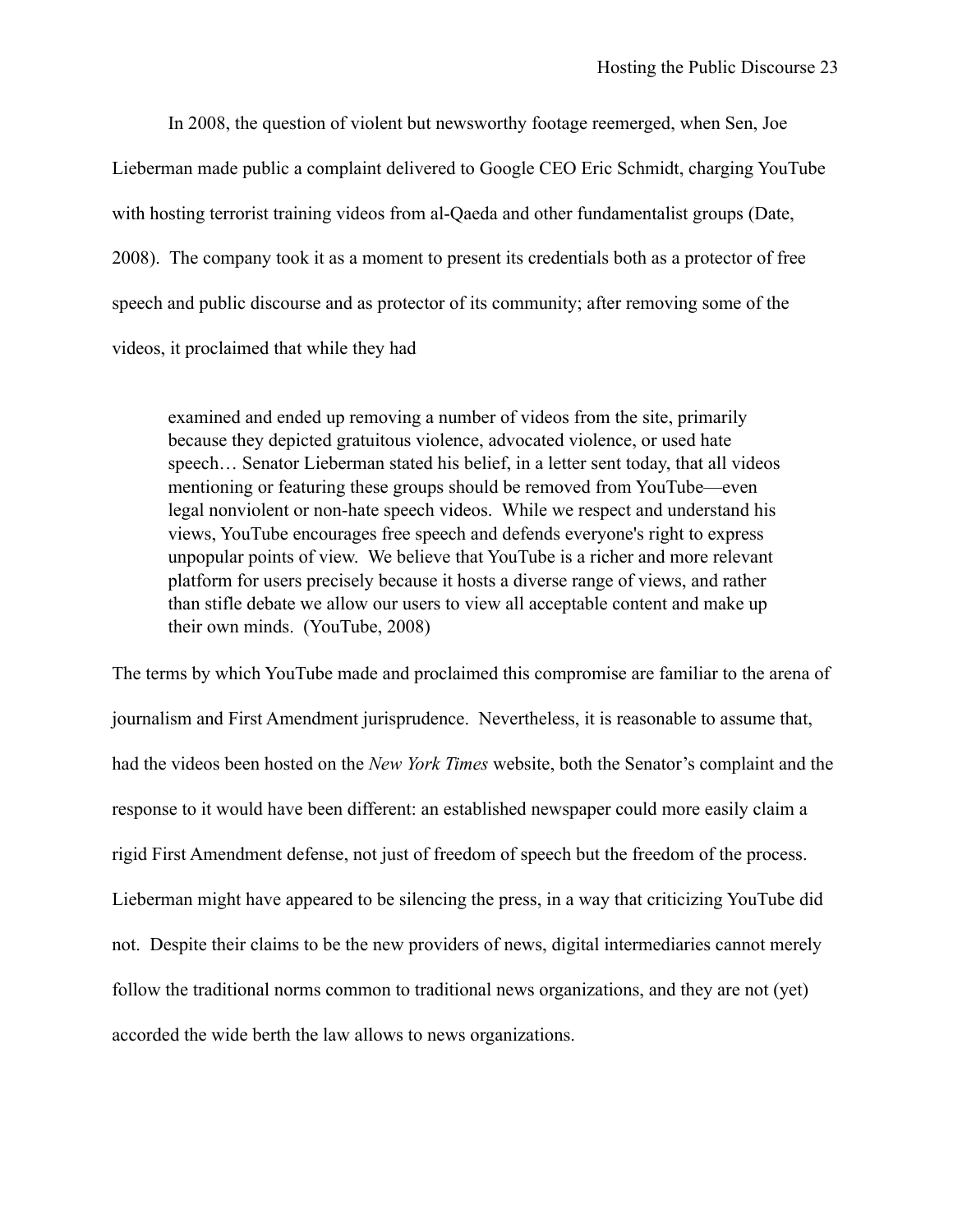### Conclusion

One explanation for why these industries seem to be encroaching on each other's domain is certainly economic. The news business is busy adapting itself to the digital age, and as several of our interview subjects pointed out, engaged "online communities" are at the center of many online business models—in short, they're monetizable resources. As YouTube, Facebook, Twitter, and others grew, they made any number of claims for facilitating our connection to others, allowing individuals the chance to speak and be heard, and offering entertainment on par with their mass media competitors. But there may have been no more appealing claim of public significance, and financial value to advertisers, than that they increasingly serve a news function.

A second explanation is that online "communities" simply *happen*, and whether or not they're not hosted on a news site, groups of users will often turn an eye to the political. Opening up comment threads to a base of regular users or feeding news content to social networks like Facebook or Twitter raises the potential for, and eventually begets a base of regular, engaged users. To the extent that engaged users are the economic and ideological alternative to "bile and venom," they're obviously welcome. And, if Twitter's real time bulletins can more readily evade traditional forms of information censorship, those who need to speak will turn to it as an alternative traditional avenues are closed to them (Grossman, 2009).

 Community management is, by all accounts, hard work. It means confronting all of the challenges delineated above, and acknowledging a seeming paradox at the heart of the way journalists and digital intermediaries justify their work: namely, that fostering public discourse at times means moderating and silencing the voices of individuals, and conversely that managing a community must sometimes take a backseat to public obligation.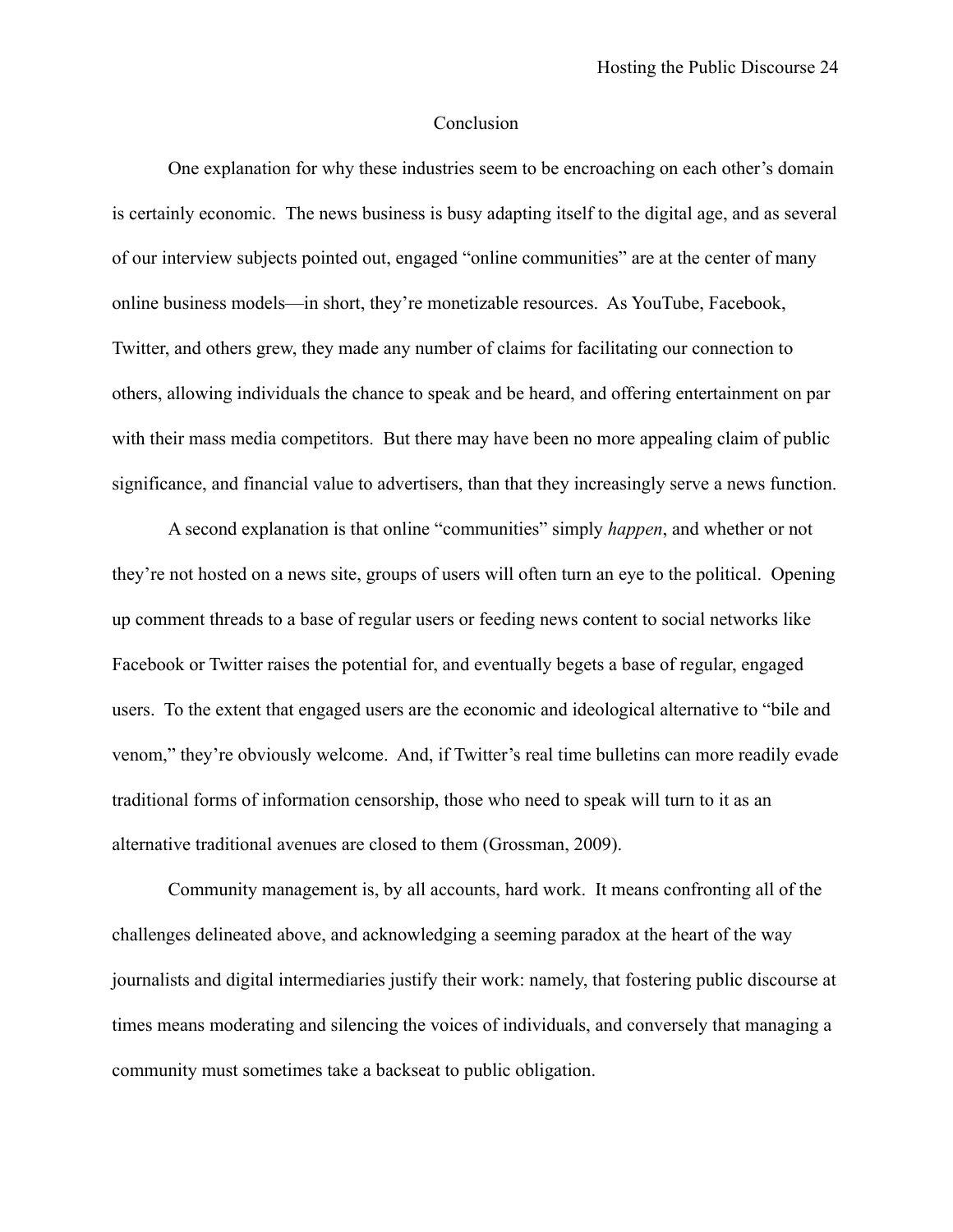While these industries are already encroaching on each others' domains, this is only the beginning. Despite the financial and institutional resources news organizations have already invested in their online components, these elements often continue to be seen as add-ons to the primary work of these companies. But many journalists acknowledge that the demands of serving the online community they're now hosting must be incorporated into the work of the journalists and editors, and that doing so will change news in more fundamental ways than it has already. In addition, the conceptual pull each industry may be feeling toward the others is not only manifesting itself in overlap, but in various forms of partnership. Facebook's "News" function, where users can collect the pages of news organizations they follow, is just one recent version; many news providers use Facebook and Twitter to push headlines and teasers, some post some of their video reports to YouTube; news organizations like the BBC are using Flickr as a means to make available selections from their photo archives.

There is certainly a practical value to these partnerships in terms of enriching the offerings on the platform and increasing traffic back to news sites, or reaching users where they prefer to be. But some, no doubt, also see it as a matter of convenience: producing news and posting it to Twitter allows the production of news to be handled by the news professionals, and leaves the community management to the digital intermediaries. As these and various forms of partnership are explored, it's possible that these industries will re-clarify their roles, back to doing what they've traditionally been most comfortable with. But from recent evidence, what's more likely is a continued intermingling and entanglement of the two, to the point where the distinction between ABC News and Facebook may be relevant from the point of view of each company, but less so to a user experiencing a dialogue and community that traverses the two.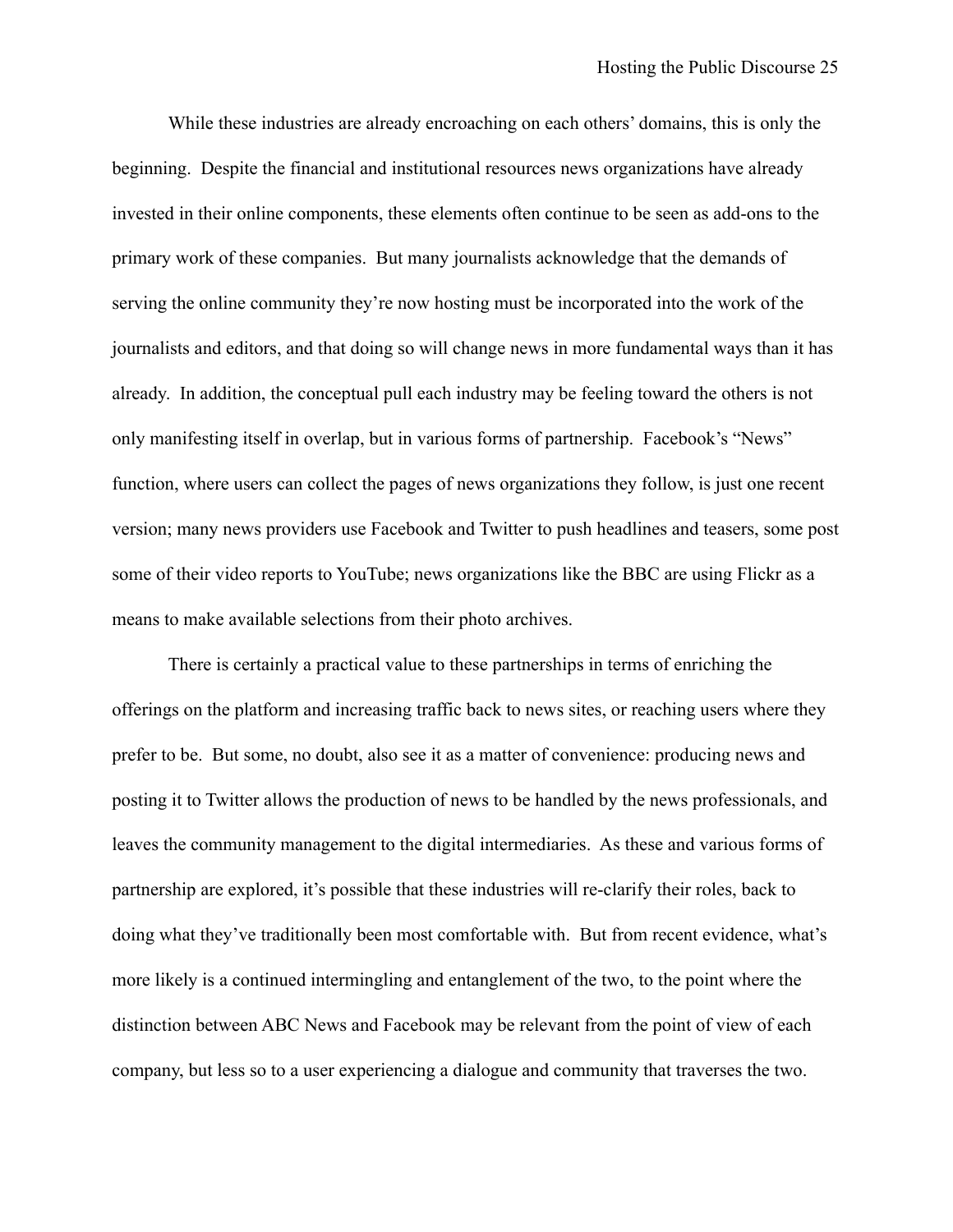This public discourse will live in and across a matrix of providers and hosts, rhetorics of expert insight and popular sentiment, site guidelines and case-by-case exceptions, information and participation.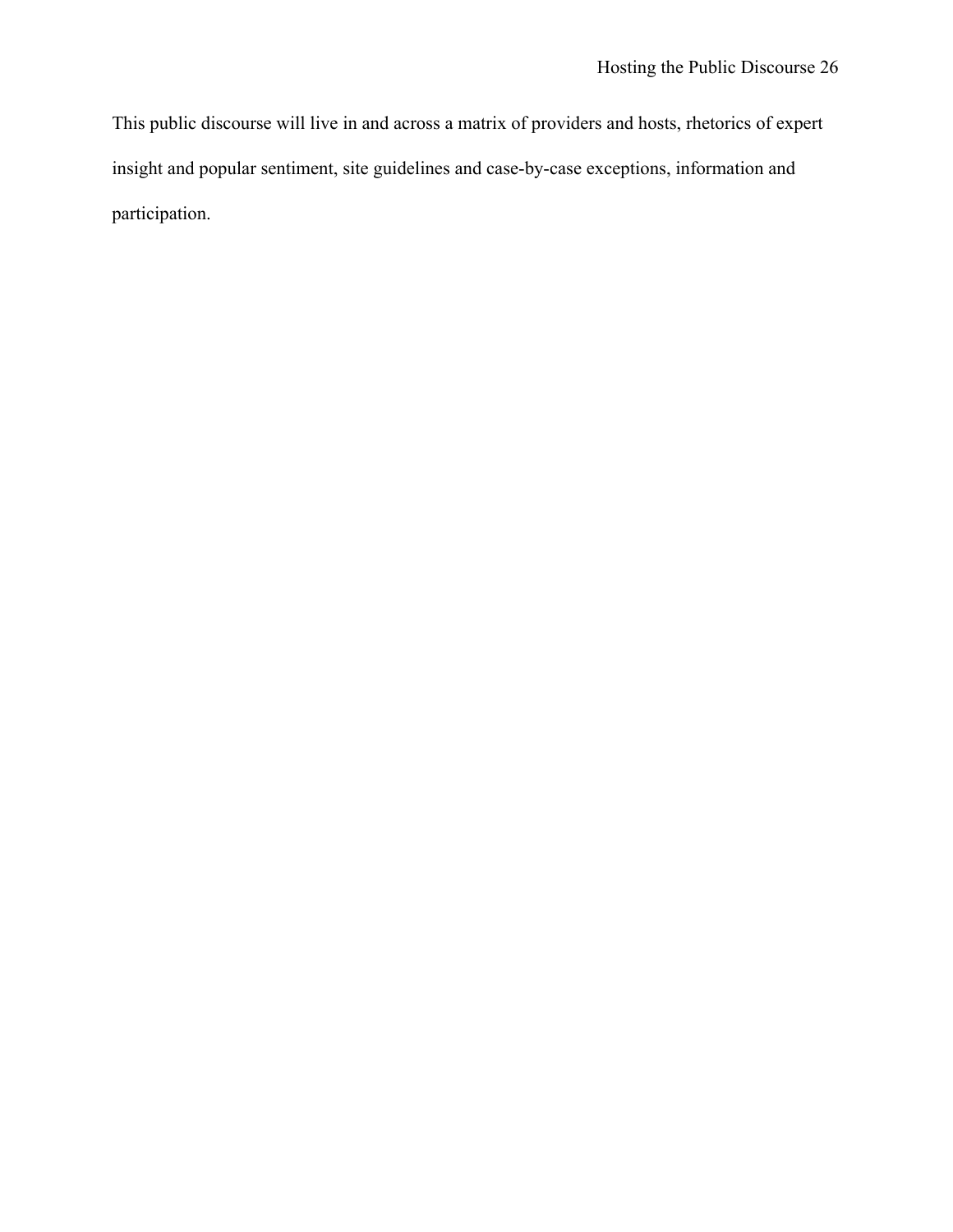## **References**

Brainard, C. (2010, January 13) "New" media crucial in Aftermath of Haitian Earthquake. *Columbia Journalism Review*. [http://www.cjr.org/the\\_observatory/](http://www.cjr.org/the_observatory/new_media_crucial_in_aftermath.php) new media crucial in aftermath.php

Bruns, A. (2005) *Gatewatching: Collaborative Online News Production*. New York: Peter Lang.

- Colker, D. (2009, November 24) Google won't remove distorted Michelle Obama image from search engine. *Los Angeles Times*. [http://latimesblogs.latimes.com/technology/2009/11/](http://latimesblogs.latimes.com/technology/2009/11/google-michelle-obama.html) [google-michelle-obama.html](http://latimesblogs.latimes.com/technology/2009/11/google-michelle-obama.html)
- Could blogs save NBC News? (2005, April 21). *National Post*, AL2.
- Davenport, C. (2010, March 4). Blowback: Do comments scare off sources? *Story Lab*. *Washington Post* [http://blog.washingtonpost.com/story-lab/2010/03/](http://blog.washingtonpost.com/story-lab/2010/03/blowback_commenting_on_debt_co.html?hpid=newswell) blowback commenting on debt co.html?hpid=newswell
- Deuze, M. (2003). The Web and its Journalisms: Considering the Consequences of Different Types of News Media Online. *New Media & Society* 5(2), 203-230.
- Date, J. (2008) Lieberman: YouTube Not Doing Enough to Remove Terrorist Content. *ABCNews.com* <http://abcnews.go.com/TheLaw/LawPolitics/story?id=4889745&page=1>
- Deuze, M., Bruns, A., & Neuberger, C. (2007). Preparing for an Age of Participatory News *Journalism Practice*, 1(3), 322-338.
- Gillespie, T. (2010). The Politics of 'Platforms.' *New Media & Society*, forthcoming.
- Gross, D. (2009, December 2). Racist Obama image shines light on Web searching. *CNN.com*. <http://www.cnn.com/2009/TECH/12/02/google.search.obama/index.html>
- Grossman, L. (2009, June 9) Iran protests: Twitter, the Medium of the Movement. *Time*. [http://](http://www.time.com/time/world/article/0,8599,1905125,00.html) [www.time.com/time/world/article/0,8599,1905125,00.html](http://www.time.com/time/world/article/0,8599,1905125,00.html)
- Hermida, A. and Thurman, N. (2008) A clash of cultures: The integration of user-generated content within professional journalistic frameworks at British newspaper websites. *Journalism Practice* 2(3).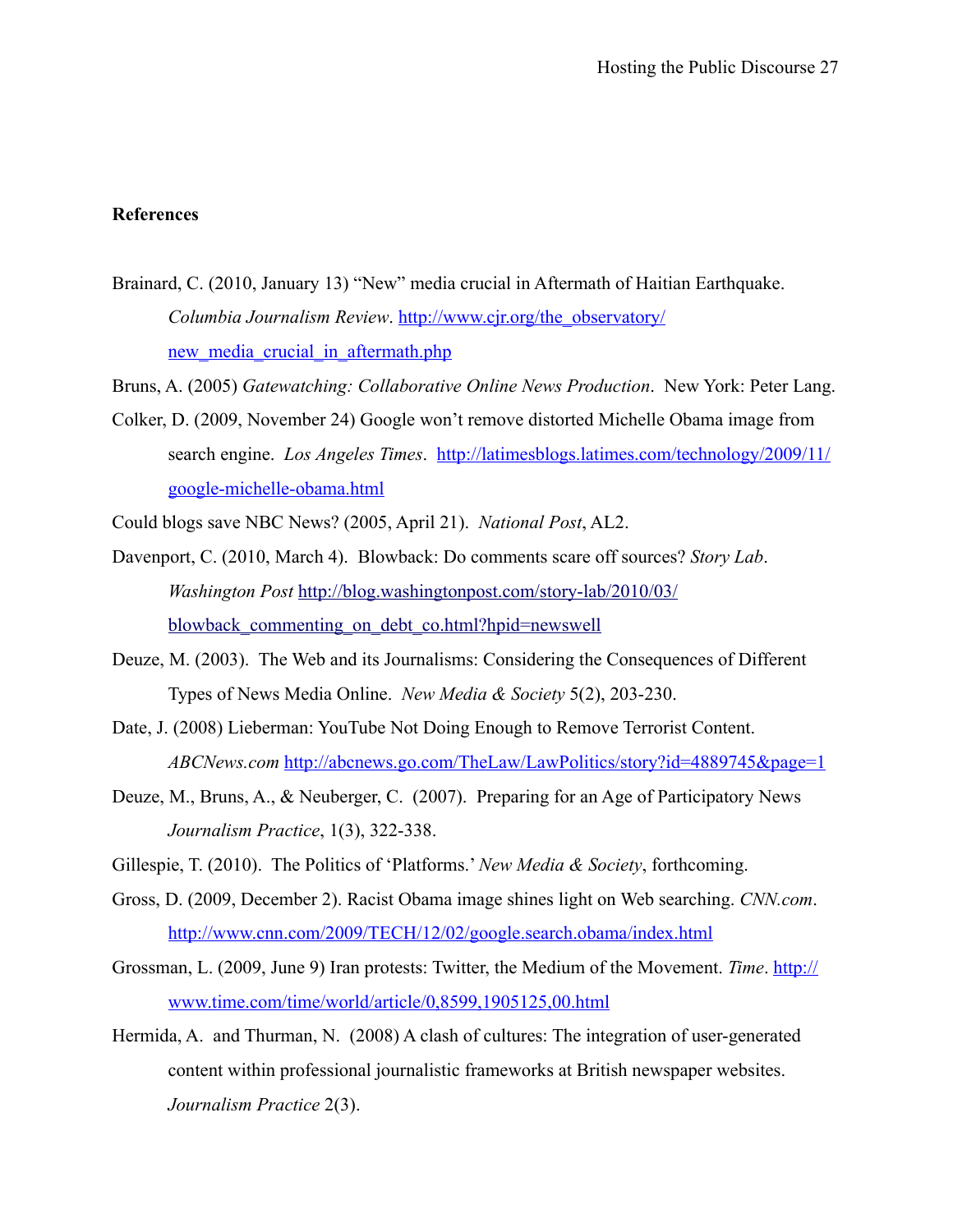- Heussner, K. (2009, May 12). Facebook under fire for allowing Holocaust Deniers. *ABC News*. http://abcnews.go.com/Technology/AheadoftheCurve/story?id=7566812
- Johnson, P. (2005, November 28). A year later, NBC's Williams keeps dialogue going with viewers. *USA Today*, 4D. [http://www.usatoday.com/life/columnist/mediamix/](http://www.usatoday.com/life/columnist/mediamix/2005-11-27-media-mix_x.htm) [2005-11-27-media-mix\\_x.htm](http://www.usatoday.com/life/columnist/mediamix/2005-11-27-media-mix_x.htm)
- Johnson, P. (2006a, April 3). Fact vs. opinion: Who wins online? *USA Today*, 2D. [http://](http://www.usatoday.com/life/columnist/mediamix/2006-04-02-media-mix_x.htm) [www.usatoday.com/life/columnist/mediamix/2006-04-02-media-mix\\_x.htm](http://www.usatoday.com/life/columnist/mediamix/2006-04-02-media-mix_x.htm)
- Johnson, P. (2006b, March 13). Web-savvy news 'dinosaurs' take a page from history. *USA Today*, 12D. [http://www.usatoday.com/life/columnist/mediamix/2006-03-12-media](http://www.usatoday.com/life/columnist/mediamix/2006-03-12-media-mix_x.htm)[mix\\_x.htm](http://www.usatoday.com/life/columnist/mediamix/2006-03-12-media-mix_x.htm)
- McNair, B. (2009). Journalism and Democracy. In K. Wahl-Jorgensen & T. Hanitzsch (Eds.), *The Handbook of Journalism Studies*, ICA Handbook Series (pp. 237-249). New York: Routledge.
- Squires, C. (2005, December 10). Networks reinvent TV news for a digital age. *St. Petersburg Times*, 1A.
- Raghavan, R. (2009, June 22) More from Iran: On-the-Ground Footage, Tribute Videos. *Broadcasting Ourselves: The Official YouTube Blog*. [http://youtube-global.blogspot.com/](http://youtube-global.blogspot.com/2009/06/more-from-iran-on-ground-footage.html) [2009/06/more-from-iran-on-ground-footage.html](http://youtube-global.blogspot.com/2009/06/more-from-iran-on-ground-footage.html)
- Respers, L. (2009, May 18). Facebook urged to remove Holocaust-denial groups. *CNN.com*  <http://www.cnn.com/2009/TECH/05/08/facebook.holocaust.denial/index.html>
- Rosellini, M. (2005). Rules Of Engagement. *CBSNews.com*. Network News Website, Retrieved March 16, 2010, from [http://www.cbsnews.com/stories/2005/10/20/utility/](http://www.cbsnews.com/stories/2005/10/20/utility/main959709.shtml?tag=contentBody;fixedCommentBox) [main959709.shtml?tag=contentBody;fixedCommentBox](http://www.cbsnews.com/stories/2005/10/20/utility/main959709.shtml?tag=contentBody;fixedCommentBox)
- Seelye, K. Q. (2007, May 8). On the Web, Muzzling All To Hush a Few. *New York Times*, 18. New York. <http://thecaucus.blogs.nytimes.com/2007/05/08/muzzling-all-to-hush-a-few/>
- Shepard, A. (2009, September 14). Should NPR have run the dead Marine photo? *NPR Ombudsman*. [http://www.npr.org/ombudsman/2009/09/](http://www.npr.org/ombudsman/2009/09/should_npr_have_run_the_dead_m.html) should npr have run the dead m.html
- Shields, M. (2007, September 10). The Evolution of engagement. *AdWeek*, 18-19.